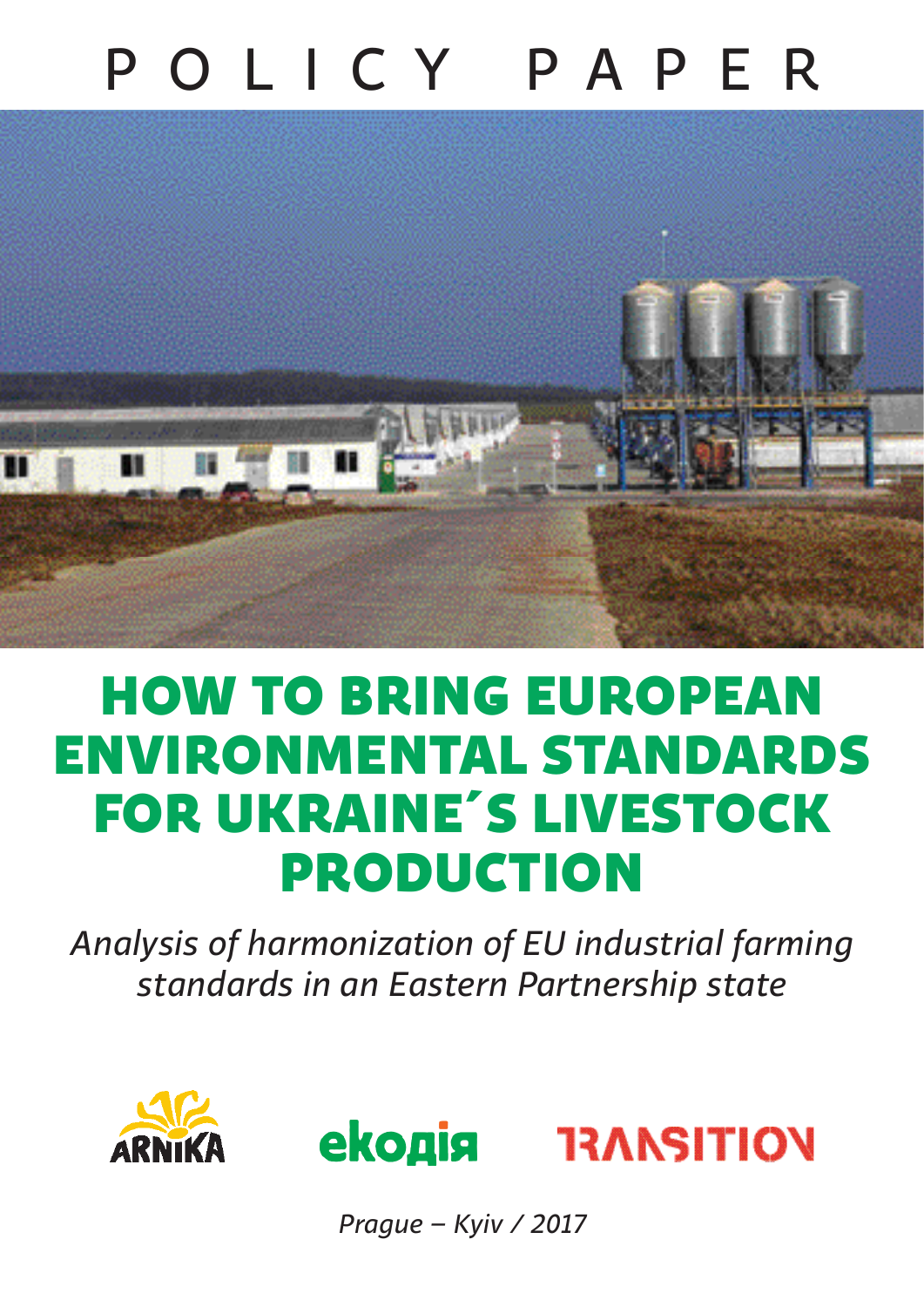**Authors:** Vaclav Orcigr, Martin Skalsky, Milan Havel, Anna Danyliak, Vladlena Martsynkevych

**Research adviser/editor:** Yuri Urbansky

**Expert review & consultations:** Ivana Spelinova, Jan Prasek (Czech Environmental Information Agency − CENIA), Jan Klir (Research Institute of Crop Production, VURV), Maksym Soroka (V. Lazarian Dnipropetrovsk National University, DIIT)

**Proofreading:** Anna Almasi

**Cover photo:** Majda Slamova

**Graphic design:** www.typonaut.cz

**ISBN:** 978-80-87651-41-4





This policy paper was prepared within the project named Development of the civil society in Ukrainian regions, financed by the Transition Promotion Programme of the Ministry of Foreign Affairs of the Czech Republic (MFA CZ), and with the financial contribution by the Swedish International Development Co-operation Agency (SIDA) through the Swedish Society for Nature Conservation (SSNC). The views herein do not necessarily reflect the official opinion of MFA CZ or SSNC or its donors.

The project is co-financed by the Governments of Czechia, Hungary, Poland, Slovakia and government of Netherlands through Visegrad Grants from International Visegrad Fund. The mission of the fund is to advance ideas for sustainable regional cooperation in Central Europe.



Government of the Netherlands

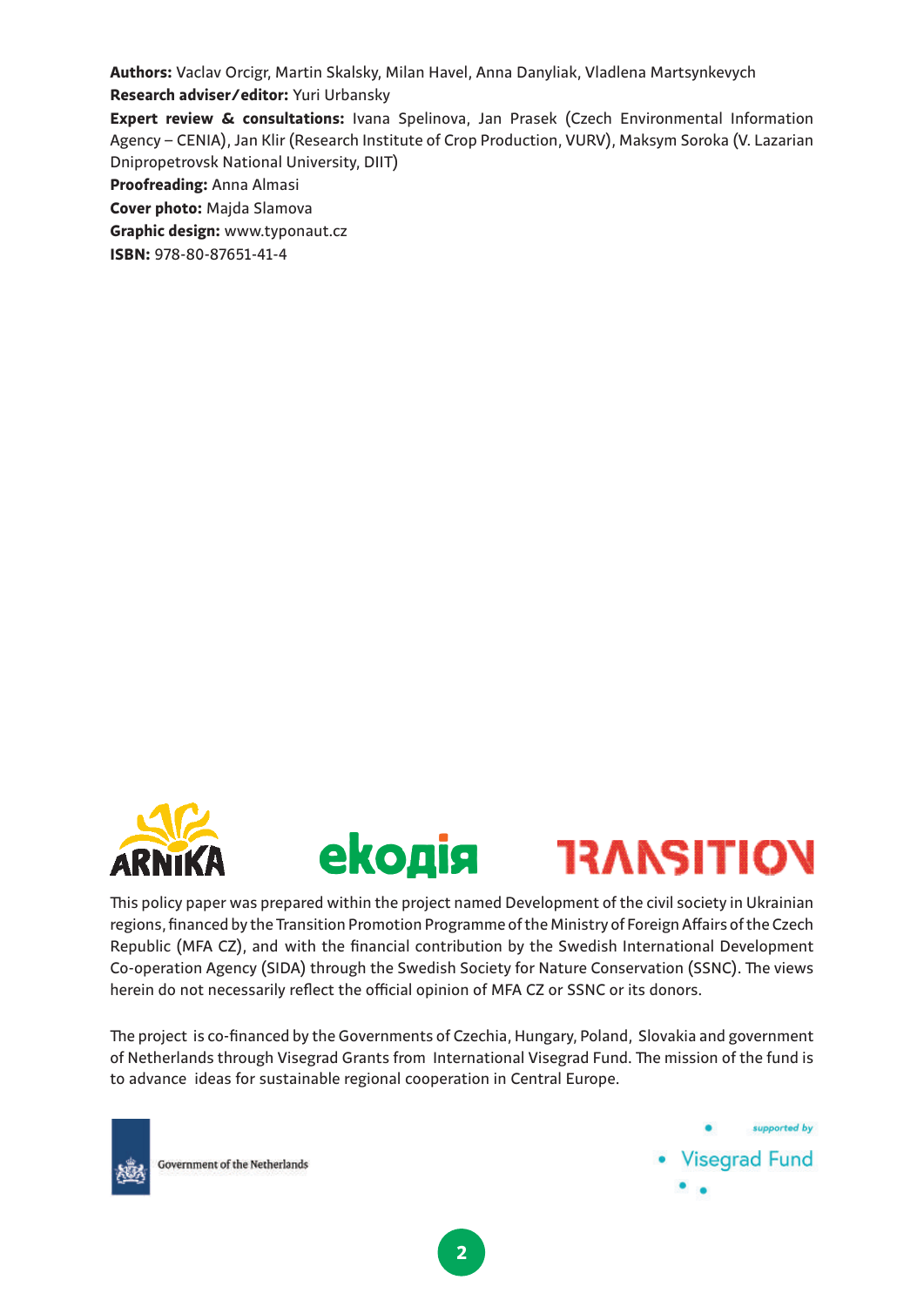## Contents

| 1. Pollution of the environment from intensive                  |  |
|-----------------------------------------------------------------|--|
|                                                                 |  |
|                                                                 |  |
| 3. Regulation of pollution from industrial farming in the EU 11 |  |
|                                                                 |  |
| 3. b Directive on Industrial Emissions (IED)  13                |  |
|                                                                 |  |
| 3. c Requirements of the Nitrates Directive 17                  |  |
| 3. d Other directives regulating pollution from the livestock   |  |
|                                                                 |  |
|                                                                 |  |
|                                                                 |  |
| 4. Common agricultural EU policy, grant policy 24               |  |
|                                                                 |  |
|                                                                 |  |
|                                                                 |  |
|                                                                 |  |

## List of abbreviations

| <b>BAT</b>  | <b>Best Available Techniques</b>                   |
|-------------|----------------------------------------------------|
| <b>BREF</b> | Reference Document on Best Available Techniques    |
| <b>EEA</b>  | <b>European Environment Agency</b>                 |
| EIA         | <b>Environmental Impact Assessment</b>             |
| <b>IED</b>  | Industrial Emissions Directive                     |
| <b>IPPC</b> | <b>Integrated Pollution Prevention and Control</b> |
| <b>NEC</b>  | <b>National Emission Ceilings</b>                  |
| <b>NVZs</b> | Nitrate Vulnerable Zones                           |
| <b>PCA</b>  | Partnership and Cooperation Agreement              |
| <b>SEA</b>  | <b>Strategic Environmental Assessment</b>          |
| <b>SPZ</b>  | <b>Sanitary Protection Zones</b>                   |
|             |                                                    |

**3**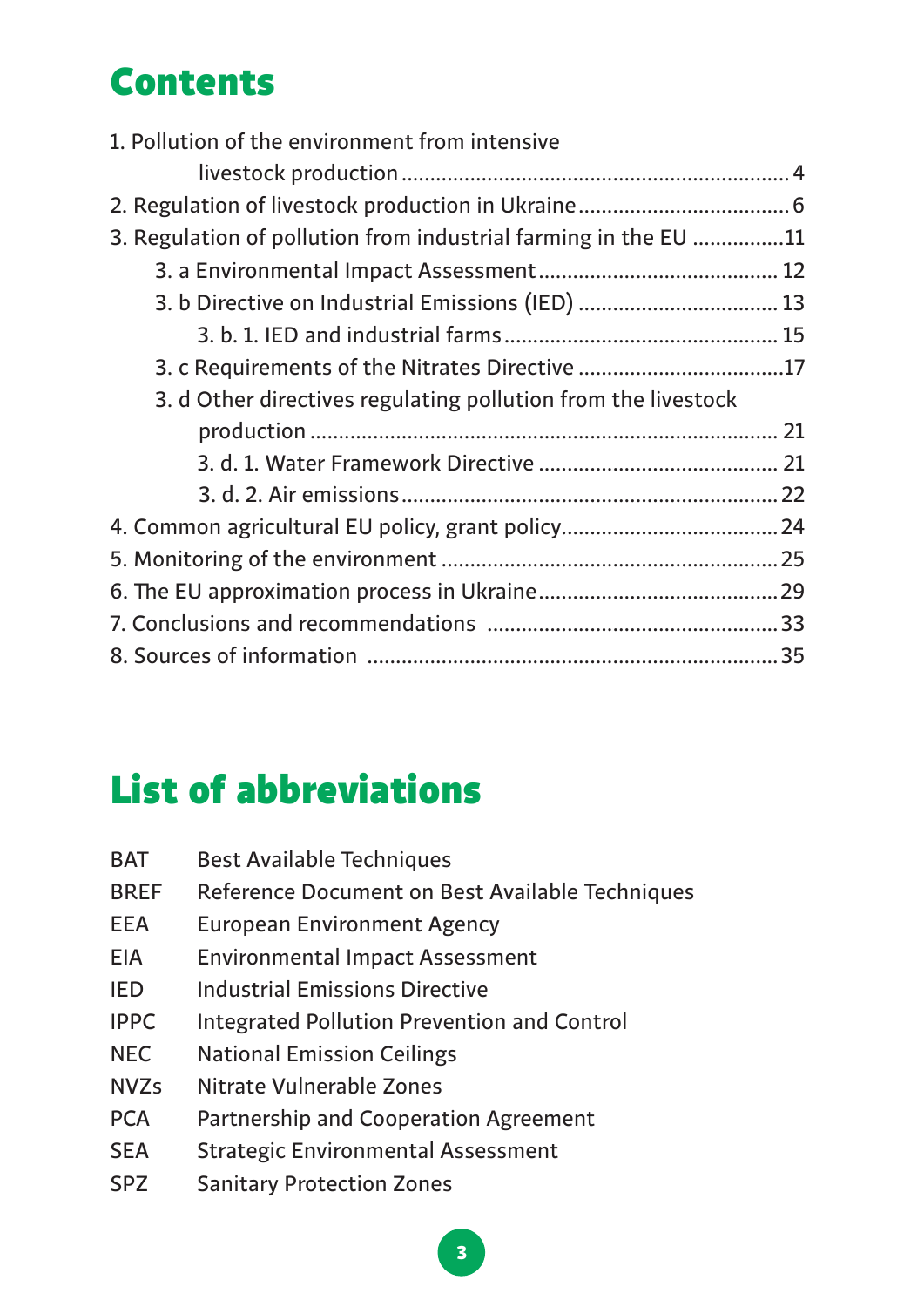## 1. Pollution of the environment from intensive livestock production

II
I
I
I
I
ntensive livestock production has – as an industry of its kind – number of potential negative<br>
environmental consequences. Besides the issue of animal welfare, feeding animals by meat<br>
and bone meal, the devasta ntensive livestock production has – as an industry of its kind – number of potential negative environmental consequences. Besides the issue of animal welfare, feeding animals by meat and bone meal, the devastation of often valuable fertile soils by constructions or damage to traditional farming (that are not covered by this paper), industrial farms are dependent management of the manure and waste waters are of concern, just as air pollution by the facilities itself. The topic of this paper includes these questions of pollution of the environment from industrial farms and possibilities of its technical and legal regulation. In the EU, industrial farming is regulated by the Directive 2010/75/EU on Industrial Emissions that replaced the previous Directive 96/61/ EC on Integrated Pollution Prevention and Control (IPPC). It also covers the issue of introduction of the Best Available Techniques (BAT). As the members of the Eastern Partnership promised to approximate their legal framework towards the EU, they should also improve regulation of industrial farming, benefitting from the experience of the EU countries.

Ukraine, as a country with extremely fertile black earth (chernozem) of the highest quality in all Europe, is largely focused on agriculture. Moreover, the sector, in recent years, is one of the few, if not the only, showing steady growth from a solely economic perspective, making a major share in total country's export structure, showing the new record of 44% in 2017<sup>1</sup> . Therefore, both domestic and international investors lay emphasis on the agriculture development and creating a favourable business climate, however, only handful of players, rather than different scale producers, really benefit from investments and state policy.

In last decades we observe in Ukraine rapid development of so-called agro-holdings – large scale producers, who managed to accumulate big financial and natural resources, becoming powerful players not only on the market but also having a significant political influence on different levels. The "success" image of such representatives of farming, in fact, overshadows long-term challenges of this economic sector, social and environmental consequences. Even though all kinds of agriculture – when speaking about large scale agricultural practices – bring specific pollution, industrial animal farming is the most problematic, especially if assessing the whole supply chain of the production.

The vivid example in nowadays´ environmental impacts of Ukrainian agriculture is the chicken farming of the holding Mironivsky Hliboprodukt (MHP). The company is a monopolist on the Ukrainian market with about 60% share, it operates in four regions with production over half a million tons of meat per year (or 110 million slaughtered animals), and almost one quarter of it goes on export<sup>2</sup>. This makes the company the biggest poultry producer in whole Europe. Such a massive production brings of course also serious risks to the environment. The problem is also significant in its complexity. The company received huge loans from international financial institutions<sup>3</sup>, which should have helped the Ukrainian economy by strengthening the agriculture. Although thanks to these loans the company grows every year, we can hardly speak about benefits to the environment, neither to the local communities. Several visits of groups of non-governmental observers<sup>4</sup> witnessed not only serious violations of European environmental standards but even human rights violations. In several cases, the local anti-MHP activists faced different kinds of persecution: from following and verbal threats to physical attacks<sup>5</sup>.

<sup>1</sup> Structure of Ukrainian export in first half of 2017 http://www.me.gov.ua/News/Detail?lang=uk--UA&id=47a1ea1b-3b24-4932-afd7-5e05d7daa182&title=UkrainskiiEksportUIKvartali2017-RokuZrisNa28-

<sup>2</sup> According to MHP´s website, the exports to the EU countries in 2015 amounted to 27 285 tons by 17 European countries.

<sup>3</sup> For further information see the report of the CEE Bankwatch Network: https://bankwatch.org/sites/default/files/briefing-EBRD-MHPUkraine-01Feb2016.pdf

<sup>4</sup> http://www.bankwatch.org/publications/black-earth or http://english.arnika.org/news/life-in- -vinnytsia-is-highly-affected-by-massive-chicken-industry

<sup>5</sup> https://bankwatch.org/publication/beatings-framings-and-industrial-chicken-farms-a-human- -rights-briefing-on-mhp-projects-and-international-public-finance-in-ukraine or http://stop-persecution.org.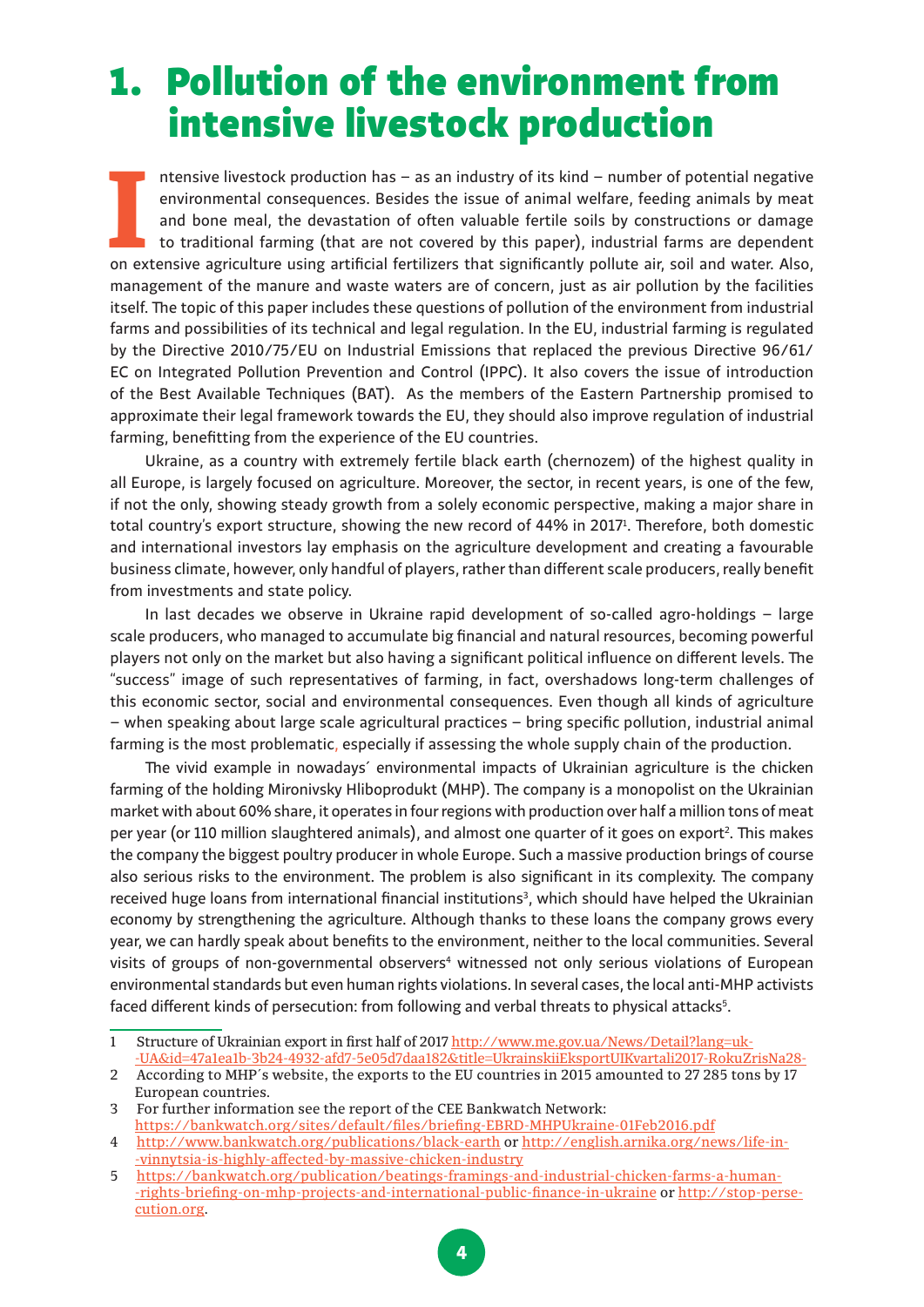Although the problems with the chicken giant aren't by far the only trouble with intensive farming, they uncover well the deficiencies in Ukrainian system of environment protection, enforcing progressive standards, and level of public participation. During the last years, CSOs were raising these issues, alongside with the wave of protest of rural residents, who have industrial animal farms operating on their lands, it reveals the growing problems related to such production, and a necessity for better regulation and leverages of influence. In the context of environmental safety and public participation, big expectation lies on the European integration process and obligations to meet European norms and standards. Nowadays, national legislation, including environmental regulation, is going through the transformation: gradually abolishing old legal norms, some inherited from the Soviet times, while adopting new ones, thus creating a window of opportunity to implement holistic policies capable to direct the industry towards sustainable solutions.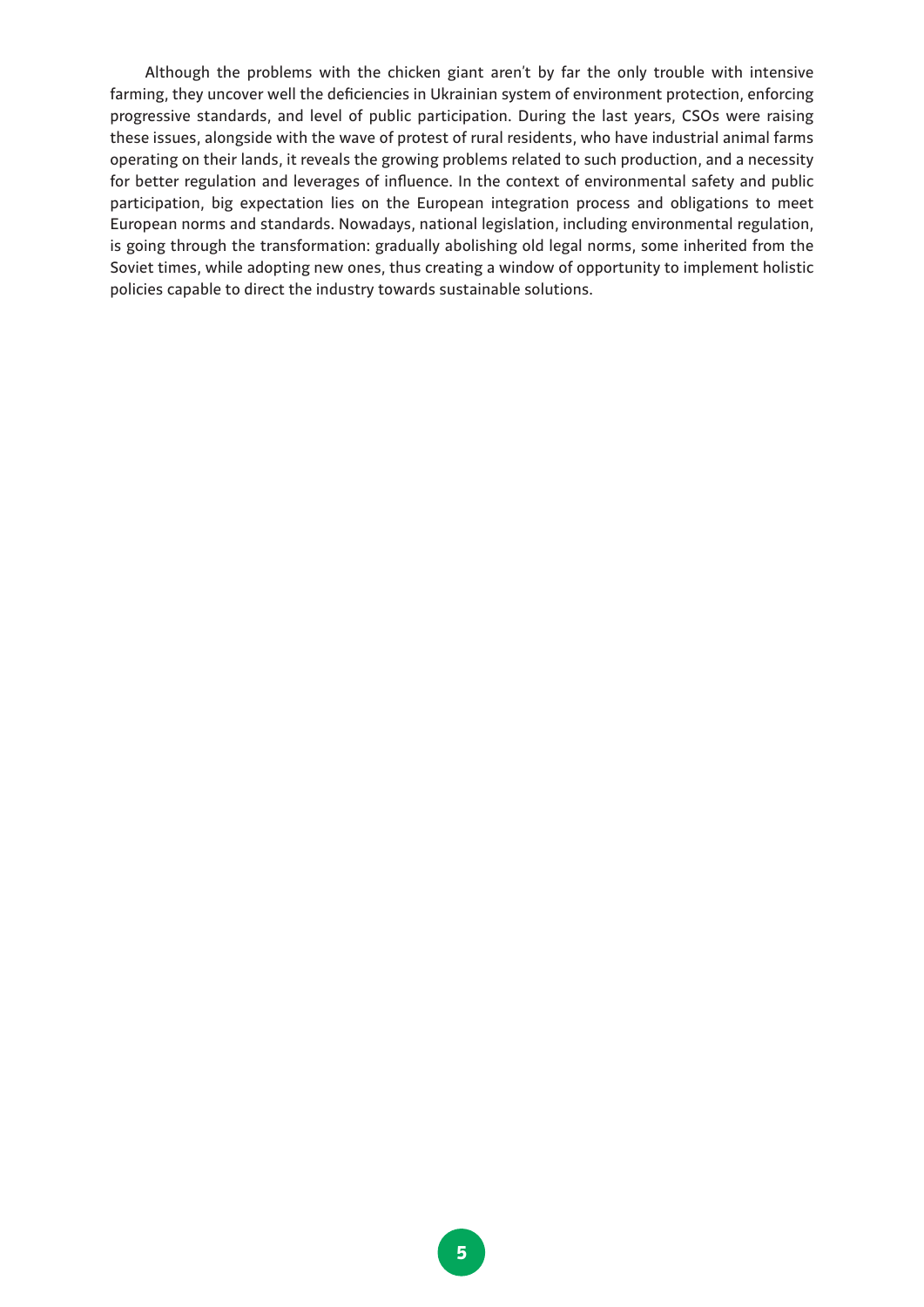## 2. Regulation of livestock production in Ukraine

of the EU and Ukrainian legislation must guarantee the protection of the environment, rational use of natural resources and public participation in the processes in environmental matters. Intensive livestock production rec rational use of natural resources and public participation in the processes in environmental matters. Intensive livestock production recognised as an industry that has significant environmental impact and has to meet number of environmental regulations on the stage waste generation and management during operation. However, both systems are very different concerning their real power to protect the environmental and public health.

| <b>Act on Environment</b>                                                 | 1992                                      |  |
|---------------------------------------------------------------------------|-------------------------------------------|--|
| Act on Nature and Landscape Protection                                    | 1992                                      |  |
| Act on Environmental Impact Assessment (EIA)                              | 1992 (2001<br>comprehensive<br>amendment) |  |
| Act on Health Protection (noise emissions)                                | 2000 (2015)                               |  |
| <b>Act on Water</b>                                                       | 2001                                      |  |
| Act on Waste Management                                                   | 2001                                      |  |
| Act on Integrated Prevention and Pollution Control (IPPC)                 | 2002                                      |  |
| Regulation of the European Parliament<br>and of the Council no 1069/2009* | 2009                                      |  |
| EU Directive 2010/75/EU on Industrial Emissions                           | 2010                                      |  |

#### **Legal regulation of industrial farming in the EU (example of the Czech Republic):**

\* Health rules as regards animal by-products and derived products not intended for human consumption and repealing Regulation (EC) No 1774/2002 (Animal by-products Regulation)

Article 50 of the Сonstitution of Ukraine says: "everyone has a right for the safe environment for one's life and health, as well as for compensation if such right was violated". This article of the main act of the state together with a number of international agreements and treaties in the sphere of environmental protection that have been ratified by Ukraine forms the basis of the national environmental legal system and governance.

Above mentioned documents and other acts within social, health & safety, spatial planning and economic spheres and their supporting bylaw documents define specific norms and procedures necessary for appliance by enterprises that cause an environmental and social impact. Moreover, coherent bylaw acts, actual administrative and technical capacity define whether law regulations will be properly fulfilled. Nevertheless, rather good coverage and declared values in the national legislation, in practice number of collisions and inconsistencies can be observed, such as during factfinding missions of CSOs to the sites of industrial livestock farming in several regions of Ukraine. Ukrainian civil society raises a number of issues that obstruct implementation of environmental and social responsibility of the industry.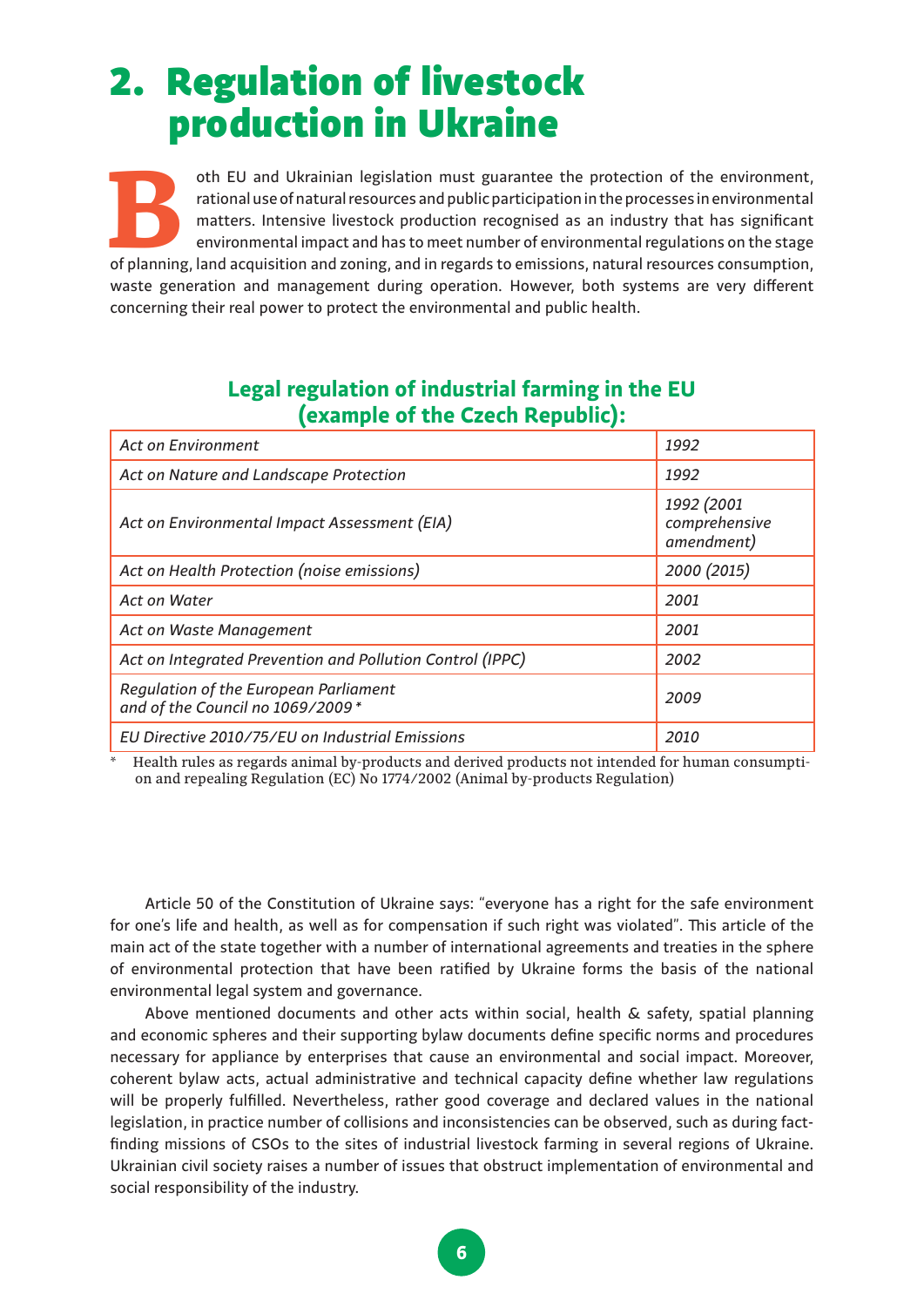#### **Legal regulation in Ukraine:**

| Act of Ukraine "On the Protection of Environment"                                       | 1991           |
|-----------------------------------------------------------------------------------------|----------------|
| Act of Ukraine "On the Air Protection"                                                  | 1992           |
| Act of Ukraine "On the Ecological Expertise"                                            | $1995 - 2017*$ |
| Act of Ukraine "On the Environmental Impact Assessment" (EIA)                           | 2017           |
| Act of Ukraine "On the Soil Protection"                                                 | 2003           |
| Air Code of Ukraine                                                                     | 1993           |
| <b>Subsoil Code of Ukraine</b>                                                          | 1994           |
| <b>Water Code of Ukraine</b>                                                            | 1995           |
| Land Code of Ukraine                                                                    | 2001           |
| Act of Ukraine "On spatial planning"                                                    | 2011           |
| Act of Ukraine "On by-products of animal origin, not intended for<br>human consumption" | 2015           |
| Act of Ukraine "On sanitary and epidemic well-being of the<br>population"               | 1994           |

\* changed to the EIA Act at the end of 2017

Another feature of the organisational process of environmentally hazardous production in Ukraine, in accordance with national legislation, includes **sanitary protection zones (SPZ)** between environmentally hazardous enterprises and settlement areas. The size of such zones is regulated by State Sanitary Rules for spatial planning and State Building Norms and depends on number of variables. In particular for animal farms (all kinds from family farm to industrial farm) measurements of SPZ mostly depend on the size of facilities, type (cattle, pig, poultry, etc.) and number of livestock and vary from 15 to 2,000 metres. Although, there are other important factors that can increase size of SPZ, including: proximity of nature protection sites, historical and cultural places, recreational sites, places with special status (e.g. area with radioactive pollution), as well as areas with specific physiographic characteristics, like vulnerable zones or prevailing wind direction, etc. All in all the SPZ can be multiplied by 3 times<sup>6</sup>. On the other hand, the size of SPZ can also be reduced by the decision of bodies of Ministry of Healthcare and on the ground; the SPZ size is rarely met and is a typical issue for the proper spatial planning of regions.

#### **Example**

*The Act on by-products of animal origin, which supposedly should have regulated one of the biggest challenges of industrial animal farming − manure generation, storage and disposal. Although the Act was adopted in 2015 the supporting bylaws and technical replacements still haven't been established, thus even formally leaving the problem without an actual solution.*

<sup>6</sup> State Sanitary Rules for Planning and Building #173-96 http://zakon3.rada.gov.ua/laws/show/ z0379-96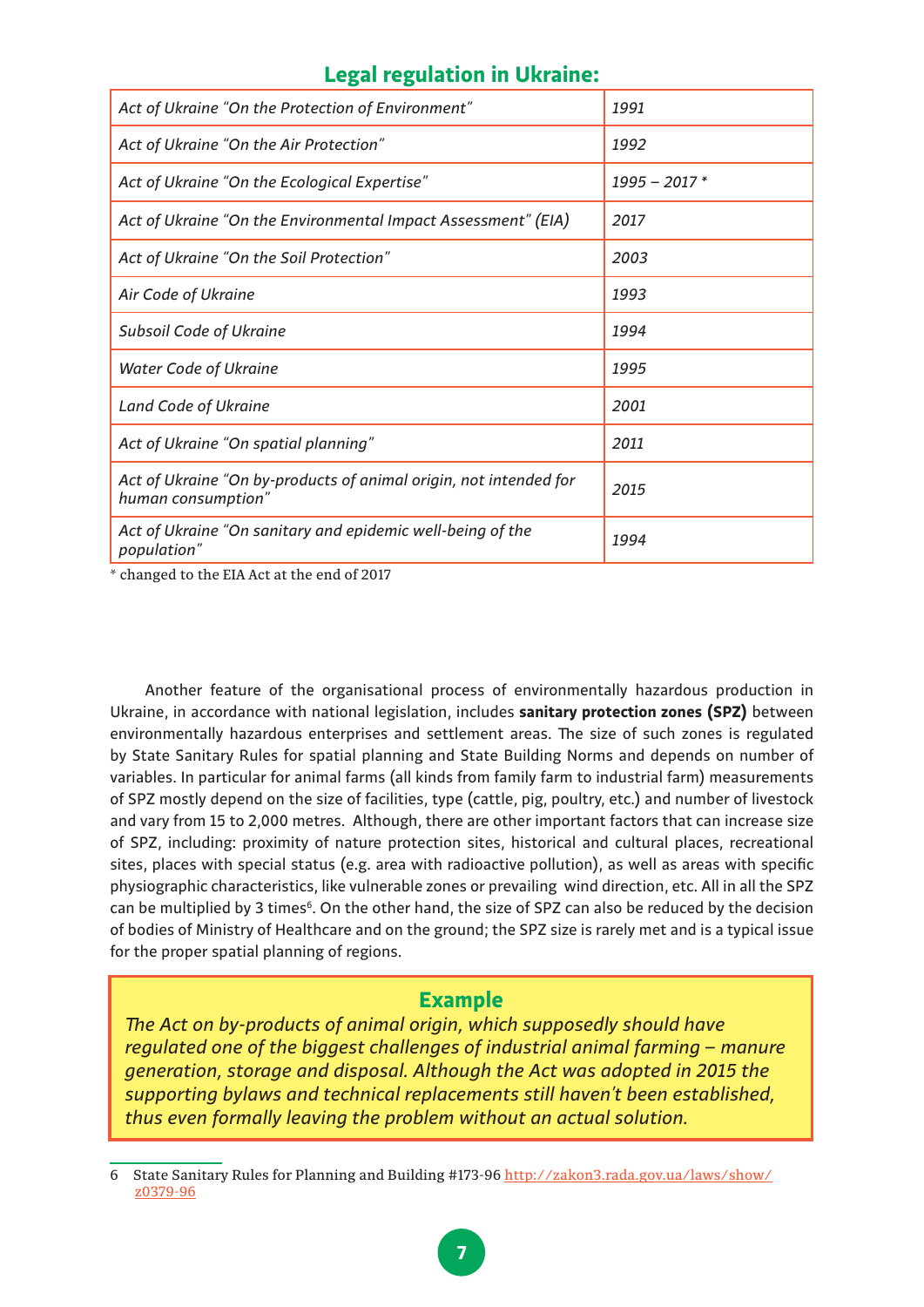In the Czech law, the same institute of protection is called "protected zone". The decision on the protection zone is regulated in Section 83 of the Building Act. The authority responsible for issuing such a decision is the local building office. This is a type of land-use decision. The protection zone decision protects the surroundings of the building from its negative effects. The decision on the protection zone is usually issued at the same time when a farm obtains its land-use decision, but can also be issued separately.

Within the protection zone it is possible to carry out all activities that will not be negatively influenced by the farm, which causes the establishment of the protection zone, eg. within the protection zone the agricultural production can be operated without any restrictions. However, it is not possible to construct and operate objects requiring protection such as permanent housing, recreation facilities, schools, hospitals or food industry.

The size and shape of the protection zone is carried out according to the methodology published in Acta Hygienica and Epidemiologica (AHEM) No 8/1999. This methodology is based on the assessment of the effects of the most important factors for the range of emissions of the animal breeding.

This methodology takes into account the influences of breeding technology, shape of terrain, trees, frequency and direction of wind, etc. It also allows to take into account the used ventilation technology, the level of zoo-hygiene, where appropriate, the use of preparations limiting the release of ammonia and odour substances into the air. When designing the protection zone, land-use planning documents should also be taken into account. In particular, it is necessary to distinguish whether the farm is located in the production zone or residential zone.

#### **Example**

*As other norms that are based on number of livestock there are no maximal number of livestock allowed on a farm, therefore, for instance, there can be no difference between SPZ of a farm raising 500,000 broilers, or 1.5 million broilers per production cycle, in both cases there will be SPZ of 1,200 metres.* 

**Public participation** in the decision making (mainly in spatial planning) in Ukraine and obligatory Environmental Impact Assessment (EIA), even prescribed, for long period of time was not properly implemented or even ignored, thus significantly limiting rights of local communities on the stage of planning of potentially harmful economic activities. Even though, in 1999, Ukraine ratified Aarhus Convention on Access to Information, Public Participation in Decision-making and Access to Justice in Environmental Matters, disclosure of environmental information in Ukraine for a long time and sometimes till present remains problematic, as up till 5 years ago materials of ecological expertise (predecessor of EIA) were considered confidential by many entrepreneurs,, or such that may contain commercial secret, therefore weren't accessible for the public. It required work of a number of Ukrainian CSOs and court cases to make access to environmental information open7 . The quality and reliability of information on environmental matters is still an issue. Another question related to Aarhus Convention is public participation, as there is inconsistency with the Act "On Spatial Planning" that defines rather a narrow group of interested parties who can participate in decisionmaking processes on a specific project implementation (e.g. consultations and public hearings) including: registered residents, legal persons and juridical entities of the area where development is proposed. Such definition significantly limits access to participation and of course can't be counted as proper stakeholder engagement. This limitation is dismissed in the newly adopted Act on EIA, where absolutely any community or CSO representative can participate despite residence or registration status.

Appeal on Regulations of the Ministry of Environment on the Procedure of Environmental Information Provision http://epl.org.ua/law-posts/sprava-derzhavna-taiemnytsia/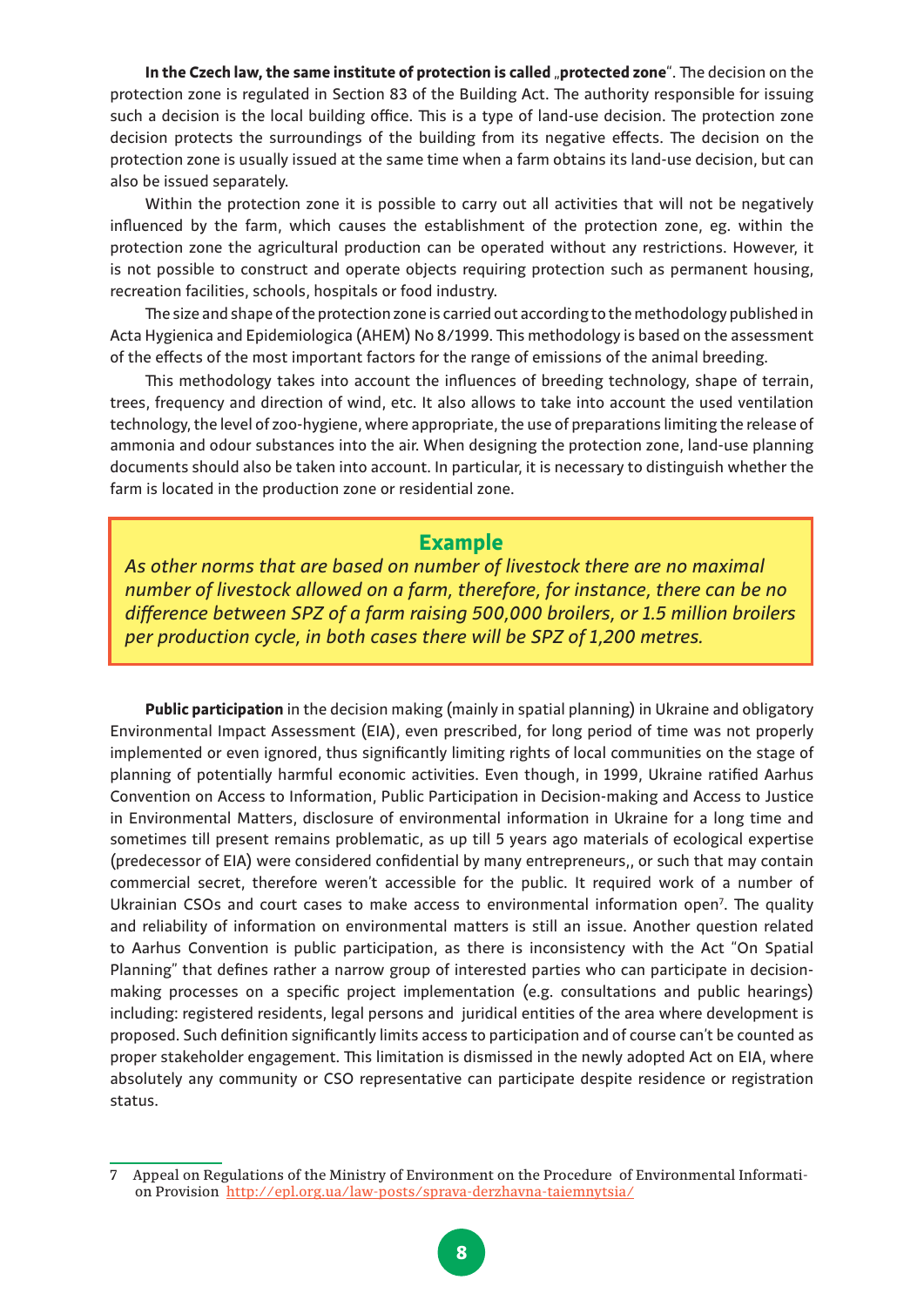**Controlling and monitoring system** currently can be considered as probably the weakest part of the environmental regulation of the industrial production. There are number of preconditions that make this system impotent: alongside with having numerous inconsistencies in between the separate legislative acts that eliminate each other, going through the period of rather dramatic and long-term transformation of the whole system and approximation to the EU legislation, outdated technical capacities and insufficient number of working monitoring stations, in combination with corruption risks, unfortunately relevant for the country's governance, which together with lack of holistic and transdisciplinary solutions, undermines long-term environmental and social sustainability of the country.

 Obviously, without relevant and actual information it is hard to estimate necessity of improvements. Monitoring and reporting on actual environmental performance of enterprises is something very difficult to execute with currently available legal framework and technical base. Even though, approximation process aimed to develop European standards in Ukraine, and need for sound monitoring and reporting system is not negotiable, unfortunately during present transition period reporting system losing its formal power, as since 2017 many enterprises are no longer obligated to provide information to the State Statistical Service<sup>8</sup>. Previously, each registered enterprise was obligated to report on their amounts and composition of air emissions, and in many cases such statistical data, even though suspected to be far from actual, was the only source of information on air pollution. Nowadays it is not clear when the new monitoring and reporting will start its operation, therefore there are concerns of creating a blind spot in terms of data on air pollution in the country.

 Despite rather poor condition of monitoring system, there is currently big number of institutions who suppose to conduct monitoring activities, for instance, there are 15 bodies that monitor state of water9, slightly smaller number for air quality monitoring. The functions and capacities of the institutions are mixed, and despite of such big number of players technically only two of them are taking care of laboratory control: Hydrometeorological Center and State Water Agency. In accordance with plans of reforms of state monitoring system, there are intentions to shorten such lists of monitoring subjects to a few, it is suggested that state of water management will be monitored by Ukrainian Hydrometeorological Center (within the Ministry of Emergencies of Ukraine), State Water Agency and State Service of Geology & Mineral Resources. Such changes will take place within the implementation of the EU Water Framework Directive (discussed in next chapters), while something similar can be expected to take place in the upcoming years in the field of air quality monitoring.

The role and authority of the **State Environmental Inspection**, as a central executive body in the field of environmental protection and rational use of natural resources, is being significantly limited by the state policy on creating favourable conditions for business development, which is reflected in the number of laws and their amendments in favour of liberalization of the state control system in the area of economic activity<sup>10</sup>. Moreover, the inspection is currently under reformation<sup>11</sup> and there's still actual State moratoria<sup>12</sup> on inspections of enterprises that is being extended for several years in a row now, according to which there is limited number of scenarios, under which unscheduled inspections are possible: if the enterprise itself asks for inspection, if there is a court decision, in case of an emergency accident. Planned inspections are scheduled year in advance, and still, the enterprise has

<sup>8</sup> Order of State Statistical Service of Ukraine #80 from 07.04.2017 on changes of air emissions data reporting http://zakon3.rada.gov.ua/laws/show/z0545-17

<sup>9</sup> Decree of Cabinet of Ministers of Ukraine #815 from 20.07.1996 on Procedure of State Water Monitoring http://zakon2.rada.gov.ua/laws/show/815-96-%D0%BF

<sup>10</sup> Law On Amendments to the Law of Ukraine "On the Basic Principles of State Supervision in the Sphere of Economic Activity" regarding the liberalization of the system of state supervision in the field of economic activity http://zakon5.rada.gov.ua/laws/show/1726-19

<sup>11</sup> Government web-portal - "The Government has adopted the Concept for the Reform of the State Supervision System in the Field of Environmental Protection" https://www.kmu.gov.ua/ua/ news/250029569

<sup>12</sup> Parliament newsletter 'Golos Ukrainy' - "Temporary Features of Implementation of State Supervision in the Field of Economic Activity" http://www.golos.com.ua/article/282033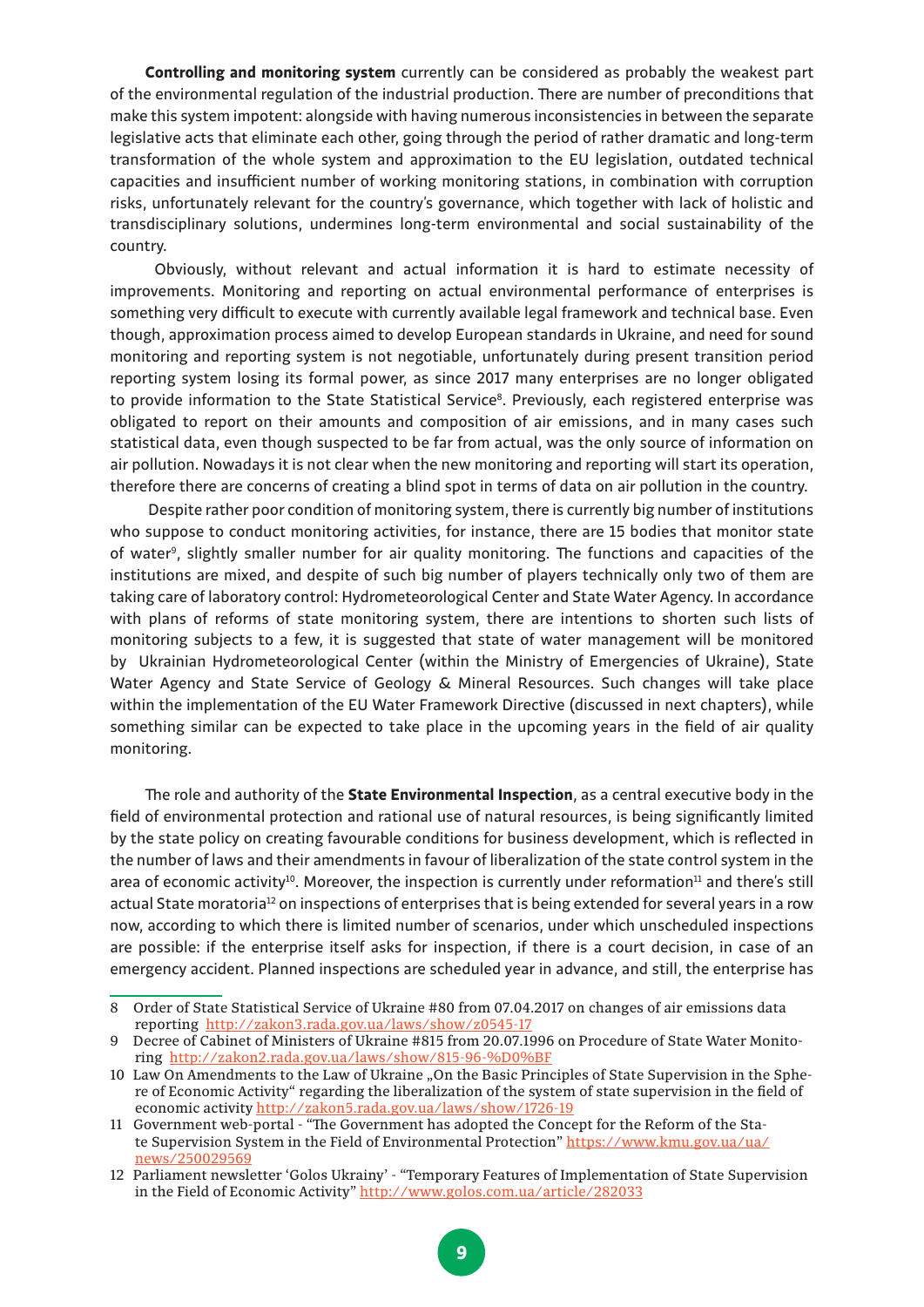a right not to allow inspectors to enter their facilities, for instance, there's some quarantine period established on a farm. In case of actual inspection being conducted, the results are being reported in a protocol of inspection. Such protocols are important sources of actual violations of environmental legislation; however, State Inspection often does not disclose protocols, referring to confidentiality of information and suggests asking enterprises for protocols directly. In our opinion, this is another example of a violation of the right to environmental information, and such practice can be appealed to a court.

When it comes to fines when violations are found during inspections – the current system also works in favour of "business as usual" as Ukraine has one of the lowest environmental fees and fines, which makes it way cheaper to pay fines than to change current methods of production and invest in the modernisation of an enterprise facilities. In accordance with Ukraine's Code of Administrative Offenses<sup>13</sup>, maximum penalty for water and land pollution is UAH 272 (less than EUR 10). According to the Minister of Environment of Ukraine<sup>14</sup>, the biggest fine for executive officials can be as high as UAH 1,700 (approx. EUR 50). However, criminal responsibility can be proven in the court and compensation for a caused harm set, and in such case penalties can be reasonably high but then it's rather a rare scenario due to a number of issues related to the judicial system of the country.

Accountability and transparency are the issues that wanted to be addressed via ongoing reformation and approximation of the national and EU regulation. However, over-extended transition period creates additional ambiguity that may work in favour of the business and the stakeholders with private interests. However, legislation improvement is not the only tool to improve insufficient agricultural practices. Transparency, access to information, independent monitoring and control, effective fines, overall enforcement of the legislation and adequate space for public participation are other essential components of the functional system leading to a reduction of the pollution.

We expect that this paper will bring broader attention to the problem of industrial farming in Ukraine and its environmental consequences, and will contribute to improving the legislative standards and their enforcement. Moreover, it aims to serve the local communities as a guide to help them when defending their rights.

13 Code of Administrative Offenses of Ukraine http://zakon2.rada.gov.ua/laws/show/80731-10

<sup>14 &</sup>quot;Fines for of environmental legislation violations must be reviewed - Ministry" https://news.dtkt. ua/state/other/43799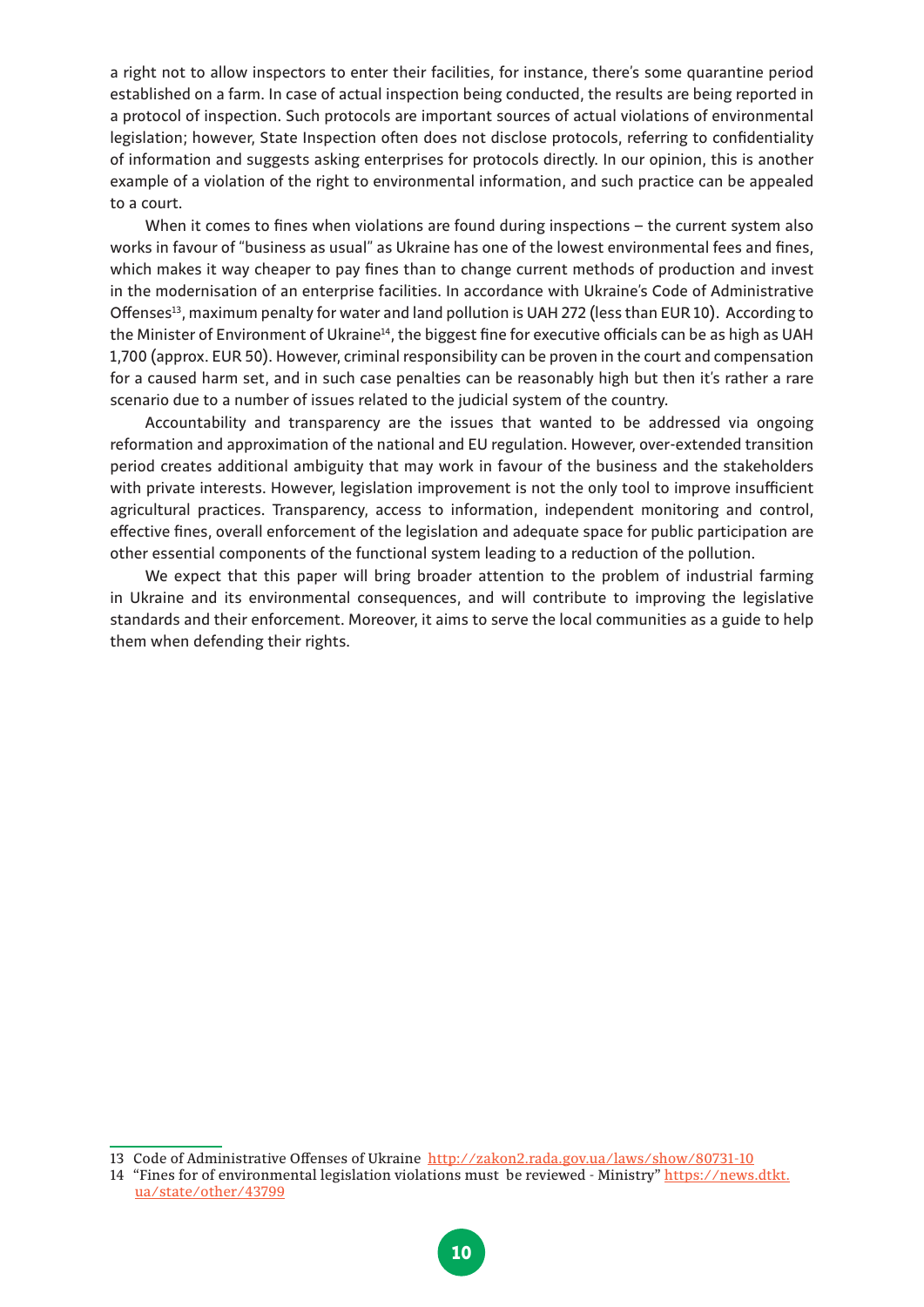### 3. Regulation of pollution from industrial farming in the EU Public participation in the decision making process – from policy to individual project

#### **Example of the Czech Republic:**

According to the legislation, the public can participate in all parts of the decision making process – from policy making to issuing the construction permit for particular building, although details are regulated specifically by each individual act.



#### **Ukrainian scheme (in accordance with the Act of EIA, since 18. 12. 2017):**

The project of specific economic activity must be in line with a spatial plan of a concrete territory (rayon, region, country) and development plan of the territory; if so, detailed plan of the territory for a proposed industrial facilities should be presented to the public for consultation. On the next stages of a project development according to the Act of EIA (since 18 Dec 2017), a developer must notify planned activity to the public consultation including information of the project, following with the stakeholders consultations, EIA (actual assessment), stakeholders consultations & public hearings, EIA and consultations reports, decision on permits (emissions, water use, construction), construction and operation and monitoring of the operation in the end (the permits can be suspended if the performance is unsatisfactory)<sup>15</sup>.

<sup>15</sup> One of the connected problems is land acquisition timing. Logically an entrepreneur should not be interested in getting/renting a land plot before obtaining necessary permits, due to possible risks of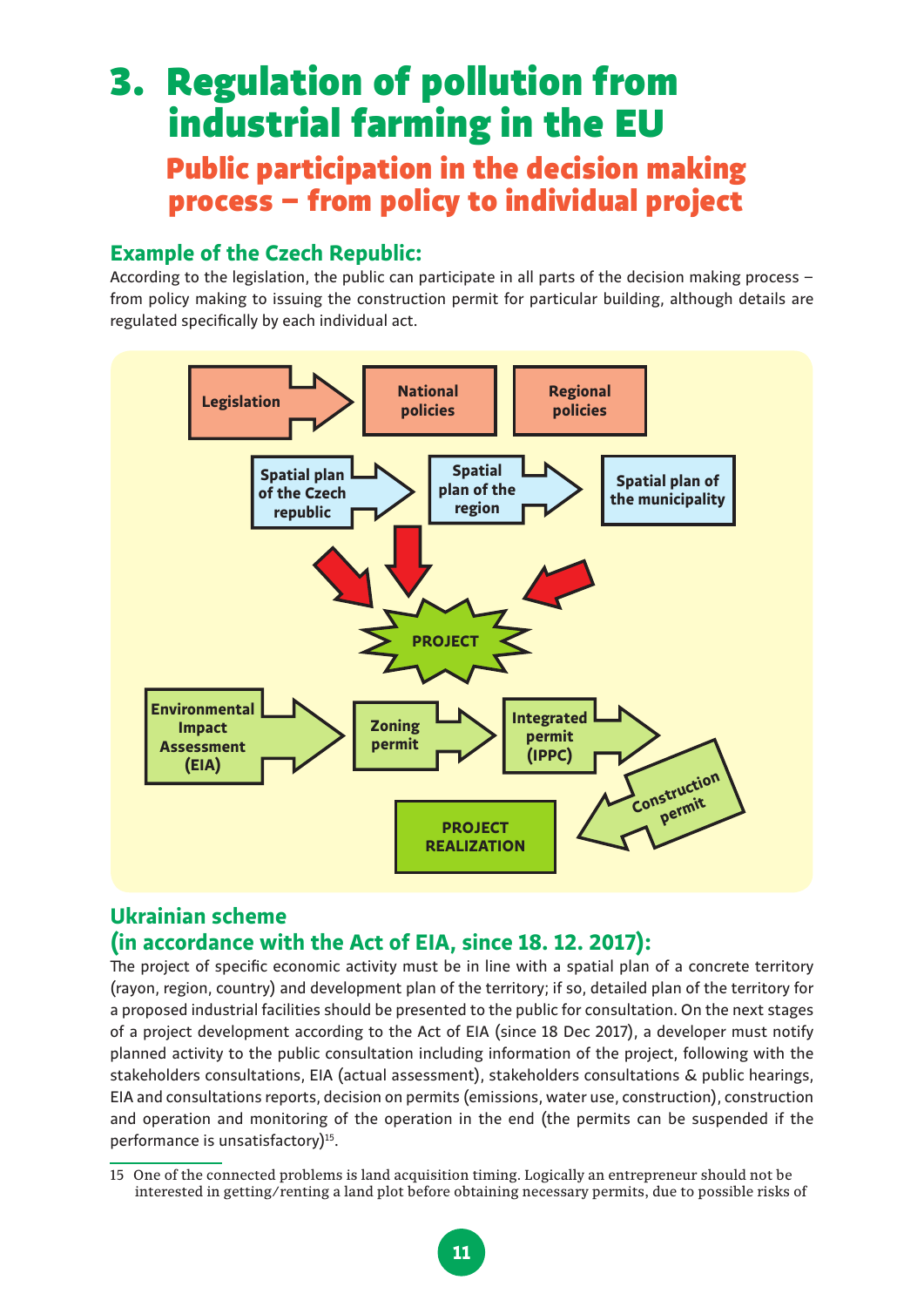

### 3.a Environmental Impact Assessment

The EIA (Environmental Impact Assessment) Directive (85/337/EU) applies to a wide range of defined public and private projects (defined in Annexes I and II of the Directive<sup>16</sup>). The directive has been in force since 1985 and until today it has been amended three times. It represents a key document, which steps in the relationship of investor or developer with the administration, the public, and, most importantly − the environment.

Environmental impact assessment can be undertaken for individual projects, such as a dam, motorway, airport, factory or livestock farm), based on Directive 2011/92/EU (i. e. the amended version − known as 'Environmental Impact Assessment' – EIA Directive), or for public plans or programmes based on Directive 2001/42/EC (known as 'Strategic Environmental Assessment' – SEA Directive).

A common principle of these Directives is to ensure that plans, programmes and projects likely to have significant effects on the environment are made subject to an environmental assessment, prior to their approval or authorisation, alternatives considered and mitigation measures designed. Consultation with the public is a key feature of the procedure. The Environmental Assessment Directives aim to provide a high level of protection of the environment and to contribute to the integration of environmental considerations into the preparation of projects, plans and programmes with a view to reducing their environmental impact. They ensure public participation in decisionmaking and thereby strengthen the quality of decisions. The projects and programmes co-financed by

not receiving positive decisions, however, in reality, in Ukraine rent agreements are typically signed before the whole procedure has started, even if planned construction isn't envisaged by the spatial plan of the territory. As of now many entrepreneurs haven't been hesitant about decision-making process in their favour, probably because of business making culture that have been working for decades.

<sup>16</sup> http://eur-lex.europa.eu/legal-content/EN/TXT/?uri=CELEX:32009L0031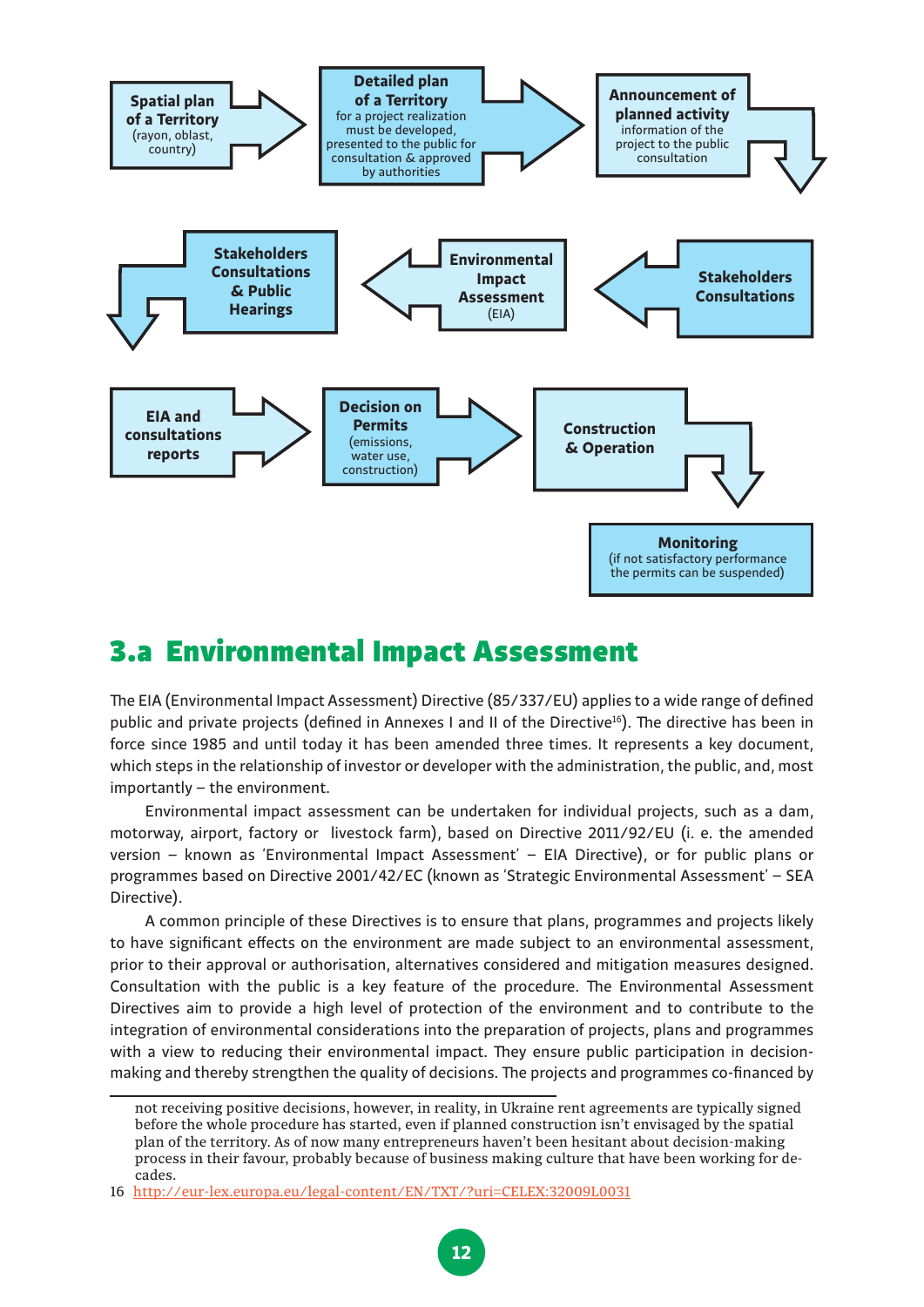the EU (Cohesion, Agricultural and Fisheries Policies) have to comply with the EIA and SEA Directives to receive approval for financial assistance. Hence the Directives on Environmental Assessment are crucial tools for sustainable development<sup>17</sup>.

We could summarize the crucial parts of the process in following stages:

- 1. Scoping − the investor or developer may request the competent authority to say what should be covered by the EIA information to be provided by the developer. This is also the stage when the public can demand an oral hearing.
- 2. EIA reporting − the developer must provide information on the environmental impact, present variants of the project and suggest mitigation measures.
- 3. Consultations with the environmental authorities and the public − the environmental authorities and the public (and the affected Member States in a case of transboundary impact) must be informed and may submit comments.
- 4. Independent environmental impact review, carried out by an external expert hired by the public authority and consulted with the public and other stakeholders again.
- 5. Decision of the competent authority − the competent authority decides, taken into consideration the results of consultations.
- 6. Informing the public & possible reactions − the public is informed of the decision afterwards and can challenge the decision before the courts<sup>18</sup>.

In most of the European countries, the EIA is an open process, in which the public should play a very important role. For example in the Czech Republic, all assessed projects together with their descriptions, statements and visible stages of the assessment process can be found on the EIA information system webpage<sup>19</sup>. Anyone can search for the project of his or her interest, find all available information, submit the comments and participate at oral hearing and public consultations.

However, in the case of Ukrainian integrated permitting process, the situation is slightly different. We describe the situation of EIA Act in Ukraine in Chapter 7.

In order to prevent confusion, it may be important to mention the basic differences between EIA and SEA processes, and also the IPPC. As it may have been clarified in the previous text, the Strategic Environmental Assessment is being prepared for conception and strategic documents such as spatial development rules and documents or spatial plans, whereas the EIA is a process connected with a concrete building intent. IPPC includes many conditions of the operation of the concrete enterprise, followed by the building permit etc.

### 3.b Requirements of the Directive on Industrial Emissions

Intensive livestock farming significantly contributes to emissions of pollutants to air, soil and water − from animal housing, by spreading fertilizers, manure production, wastewater, etc. Regulation of big farming started in the EU after acceptance of the Directive 96/61/EC on Integrated Pollution Prevention and Control (IPPC), newly replaced by the Directive on Industrial Emissions.

The Directive on Industrial Emissions (IED) 2010/75/EU<sup>20</sup> is the main EU instrument regulating pollutant emissions from large industrial and agricultural installations. The key instrument for achieving its goals (i. e. higher level of protection of human health and the environment taken as a whole by reducing harmful industrial emissions across the EU) is obligatory application of so-called

<sup>17</sup> http://ec.europa.eu/environment/eia/index\_en.htm

<sup>18</sup> http://ec.europa.eu/environment/eia/eia-legalcontext.htm

<sup>19</sup> https://portal.cenia.cz/eiasea/view/eia100\_cr or https://www.mzp.cz/ippc

<sup>20</sup> see the full text of the directive here: http://eur-lex.europa.eu/legal-content/EN/ TXT/?uri=celex:32010L0075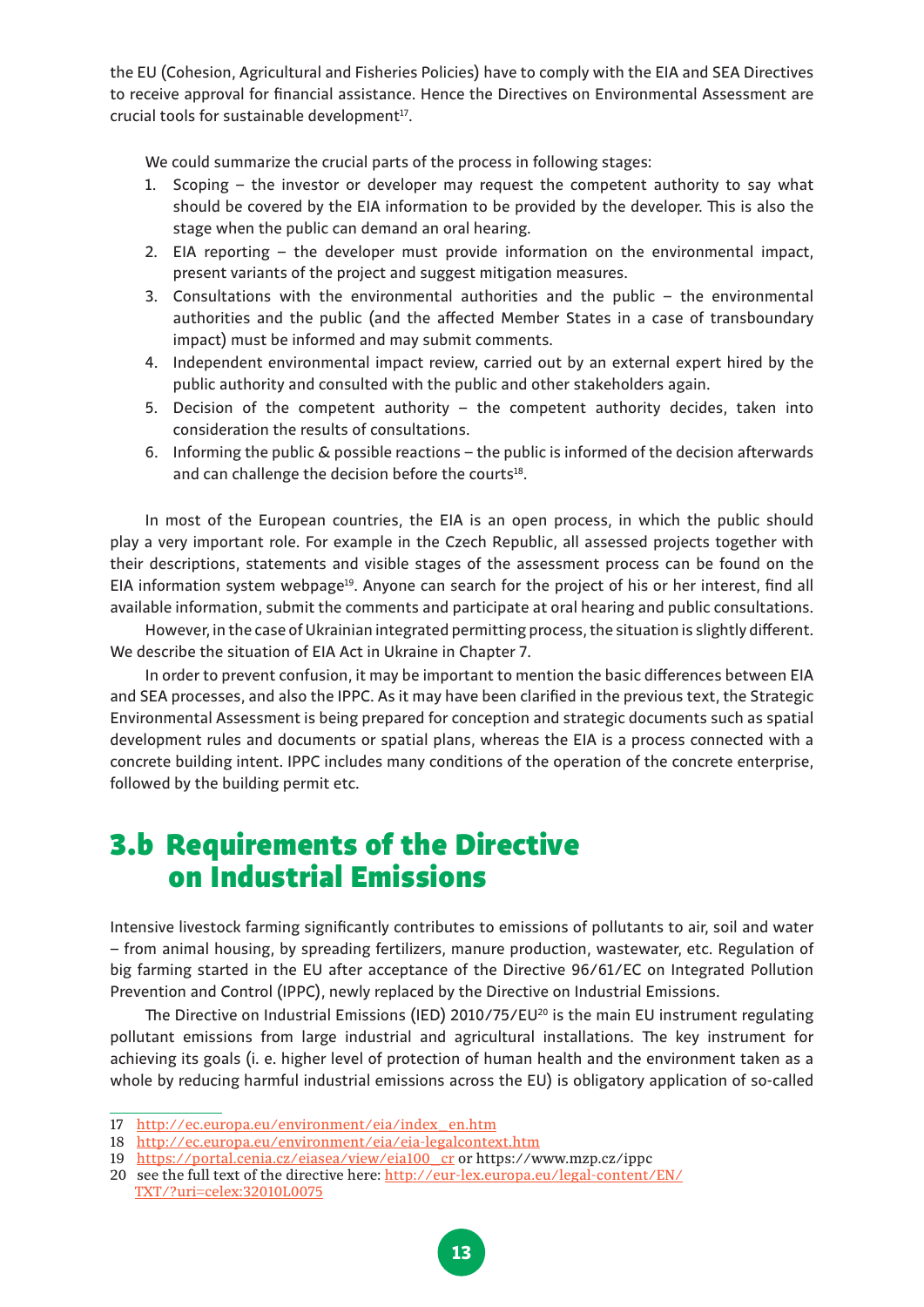best available techniques (BAT), which are being set by Decision 2017/302. Industrial installations undertaking the industrial activities listed in Annex I of the IED are required to operate in accordance with a permit granted by the authorities in the Member States, which should contain conditions set in accordance with the principles and provisions of the IED21.

#### **The objectives of the Directive are based on five pillars:**

1) *Integrated approach* – the permits must take into account the whole environmental performance of the plant, covering e.g. emissions to air, water and soil, generation of waste, use of raw materials, energy efficiency, noise, prevention of accidents, restoration of the site upon closure, and also influence on protection of animals and human health and the environment as a whole.

2) *Use of best available techniques (BAT)* − the permit conditions including emission limit values must be based on BAT. In praxis, the BATs are being defined and set through an exchange of information between the experts from the Member States, industry and environmental organisations and the Commission, which is coordinated by the European IPPC Bureau<sup>22</sup>. This process results in so-called BAT Reference Documents (BREFs)<sup>23</sup> and the conclusions contained in the BAT are being adopted by the Commission as Implementing Decisions. The BAT represents the most advanced technologies and the most efficient way of their operation.

3) *Flexibility* – the directive allows competent authorities in specific cases some flexibility to set less strict emission limit values. Such extraordinary cases are defined only in terms of disproportionately higher costs compared to the environmental benefits due to the geographical location or the local environmental conditions or the technical characteristics of the installation. The decision of more moderate emission limit values shall be always justified properly by the competent authority. On the other hand, the authority should also demand stricter regulations for a specific kind of enterprise.

4) *Environmental inspections* – each Member State is obliged to set up a system of environmental control and draw up inspection plans accordingly. The directive requires a site visit to take place at least every 1 to 3 years.

5) *Public participation* – as in other cases of environmental protection legal instruments (i. e. the Aarhus Convention), the IED secures a right to participate in the decision-making process, and

#### **BAT (Best Available Techniques)**

- *• the most effective and advanced stage in the development of activities and their methods of operation that indicates the practical suitability of particular techniques for providing the basis for emission limit values and other permit conditions designed to prevent and, where that is not practicable, to reduce emissions and the impact on the environment as a whole*
- *• techniques* − *includes both the technology used and the way, in which the installation is designed, built, maintained, operated and decommissioned*
- *• available techniques* − *means those developed on a scale, which allows implementation in the relevant industrial sector, under economically and technically viable conditions, taking into consideration the costs and advantages, whether or not the techniques are used or produced inside the Member State in question, as long as they are reasonably accessible to the operator*
- *• best* − *means most effective in achieving a high general level of protection of the environment as a whole*

22 http://eippcb.jrc.ec.europa.eu/

<sup>21</sup> http://ec.europa.eu/environment/industry/stationary/ied/legislation.htm

<sup>23</sup> http://eippcb.jrc.ec.europa.eu/reference/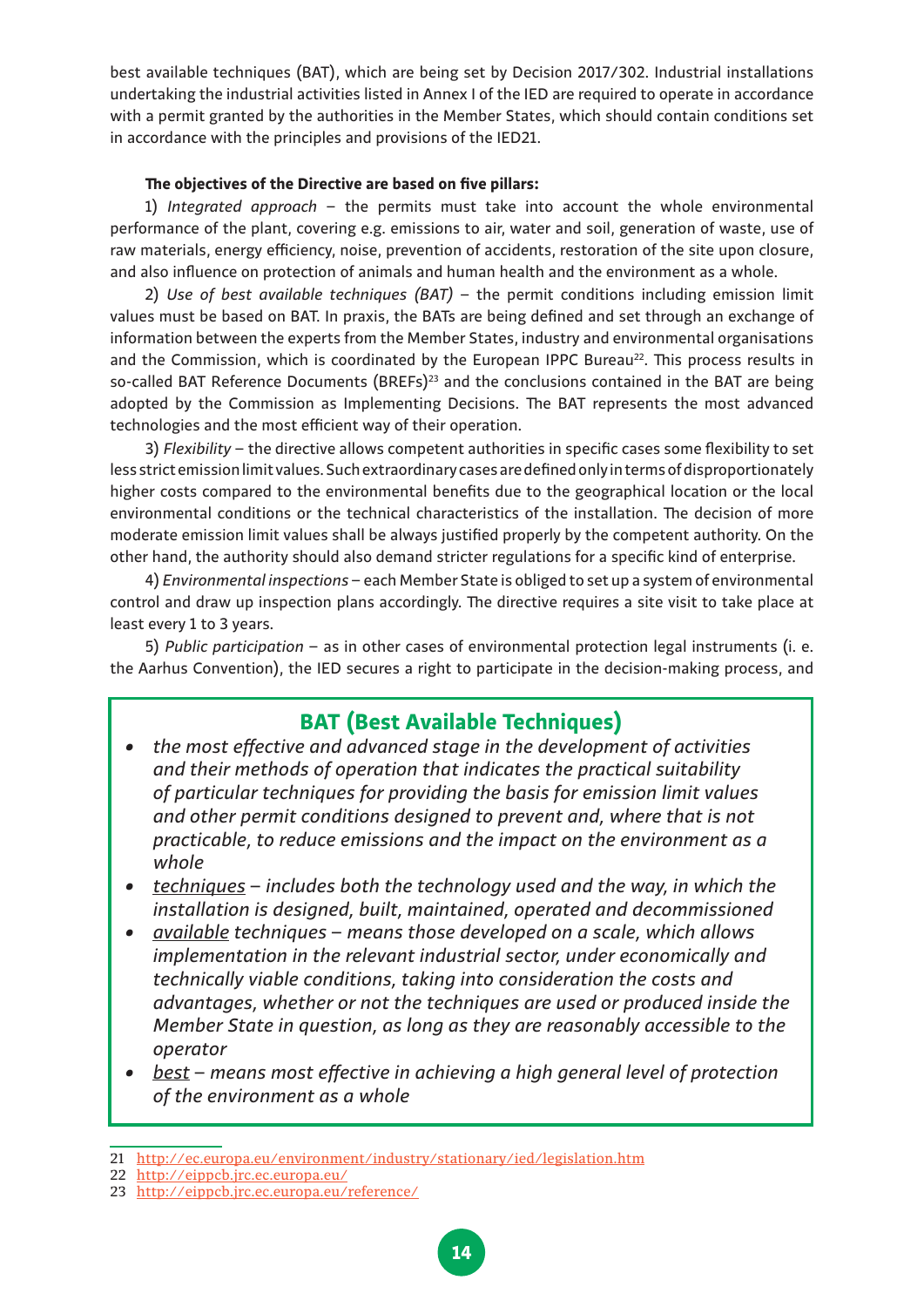also the right on information about consequences of the process, and the Member States shall also secure access to permit applications, permits and the results of the monitoring of releases.

Emission data reported by the Member States are also made accessible through European Pollutant Release and Transfer Register (E-PRTR)<sup>24</sup>, which provides the public environmental information on major industrial activities<sup>25</sup>.

### 3.b.1 IED and industrial livestock farming

Concerning livestock farming, the Directive determines procedures and limits for assessing farms as follows:

- a) Farms with space for more than 40,000 pieces of poultry
- b) Farms with space for more than 2,000 pieces of pigs for slaughter (over 30 kg); or
- c) Farms with space for more than 750 of sows

As of 15 Feb 2017 the European Commission accepted Decision 2017/302 $^{26}$ , by which Best Available Techniques (BATs) for these farms are set. The whole decision should lead to a better regulation of practices and management of such facilities and help national authorities across the EU to lower their impact on the environment. The new specifications defined by the EU in the beginning of 2017 stem from the review of Best Available Practices Reference Document for the intensive rearing of poultry and pigs (IRPP), so-called IRPP BREF. Nutritional management (for example preparation of fodder and its storage), animal rearing or management of manure (collection and preservation of manure or its landspreading) are the main farm processes and activities affected by the document. An important innovation is, that for the first time at the EU level, the BAT conclusions set limits for ammonia emissions to air from animal housing $27$  and for excretions of nitrogen and phosphorus for six categories of pigs and poultry. Such regulation should lead not only to further reducing of the environmental impact of animal farms, it should also contribute to the implementation of the new National Emission Ceilings (NEC) Directive, the Nitrates Directive and the Water Framework Directive. We describe goals and requirements of these documents further in this paper.

Those new standards on resources and emissions (including BAT) should help national authorities across the EU to lower the impact of bigger pig and poultry farms on the environment through setting up of a technical basis, which creates a legal frame to set permit conditions. The conditions must be reconsidered by the authorities and updated, if necessary, within four years. Even those conditions, which will set the permit requirements at the lowest end, should lead to significant reduction of ammonia (and other substances) emissions. Also, environmental issues such as dust, odour or noise are part of the new BAT conclusions.

The Decision defines more than 30 Best Available Techniques conclusions for different kinds of topics. They cover not only the emission levels and other environmental performance of several (production) techniques but also include standards for how the technology is used and the way in which the installation is designed, built, maintained, operated and decommissioned. Among others and above mentioned, we can also draw attention to recommendations regarding specific pollutants emissions (such as nitrogen or phosphorus), water use efficiency, wastewater treatment, efficient use of energy, whole production process emissions, monitoring of emissions and specific BAT for intensive rearing of pigs and poultry, including specific conclusions for houses that rear broilers,

<sup>24</sup> http://prtr.ec.europa.eu/

<sup>25</sup> http://ec.europa.eu/environment/industry/stationary/ied/legislation.htm

<sup>26</sup> See the full decision here: http://eur-lex.europa.eu/legal-content/EN/TXT/?uri=uriserv:OJ .L\_.2017.043.01.0231.01.ENG&toc=OJ:L:2017:043:FULL

<sup>27</sup> According to European Environmental Agency, agriculture is responsible for 94 % of ammonia emissions, which has negative effects on acquatic ecosystems, forests and to some extent also to crops and other vegetation.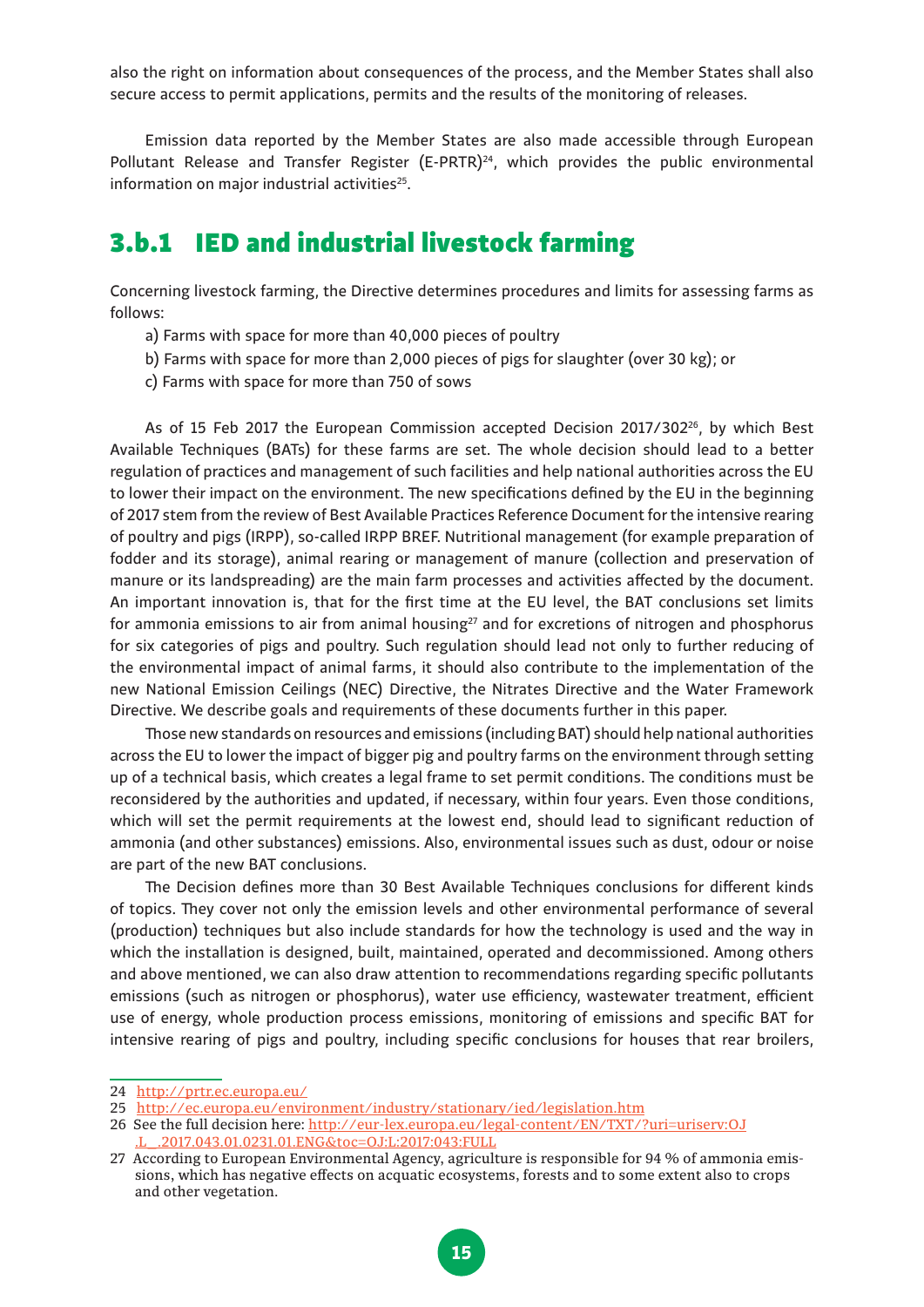turkeys or ducks. The Decision also specifies connections to further documents BREF (e.g. monitoring recommendations)28. As the decision consists of detailed descriptions of these specific BAT (and therefore is very extensive), we can only refer to have a look at the links below when searching for concrete recommendations. Nevertheless, we have picked up several examples of BATs related to intensive animal farming, so we can have a more exact idea of their content.

### EXAMPLES: Best Available Techniques for poultry and pig farms (as defined by the Decision 2017/302)

*Each BAT contains several recommendations together with descriptions and possible applicability.*

### **1) BAT on housekeeping (BAT 2):**

In order to prevent or reduce the environmental impact and improve overall performance, BAT is to use all the techniques given below.

|                | <b>Technique</b>                                                                                                                                                                                                                                                                                                                                                                                                                                                                                                                                                   | <b>Applicability</b>                                                  |
|----------------|--------------------------------------------------------------------------------------------------------------------------------------------------------------------------------------------------------------------------------------------------------------------------------------------------------------------------------------------------------------------------------------------------------------------------------------------------------------------------------------------------------------------------------------------------------------------|-----------------------------------------------------------------------|
| a)             | Proper location of the plant/farm and spatial arrangements of the<br>activities in order to:<br>reduce transport of animals and materials (including manure);<br>ensure adequate distances from sensitive receptors requiring protection;<br>consider the potential future development capacity of the farm;<br>prevent the contamination of water.                                                                                                                                                                                                                | May not be<br>generally<br>applicable<br>to existing<br>plants/farms. |
| b)             | Educate and train staff, in particular for:<br>relevant regulations, livestock farming, animal health and welfare,<br>manure management, worker safety;<br>manure transport and landspreading;<br>planning of activities;<br>emergency planning and management;<br>repair and maintenance of equipment.                                                                                                                                                                                                                                                            | Generally<br>applicable.                                              |
| c)             | Prepare an emergency plan for dealing with unexpected emissions and<br>incidents such as pollution of water bodies. This can include:<br>a plan of the farm showing the drainage systems and water/effluent<br>sources;<br>plans of action for responding to certain potential events (e.g. fires,<br>leaking or collapsing of slurry stores, uncontrolled runoff from manure<br>heaps, oil spillages);<br>available equipment for dealing with a pollution incident (e.g. equipment<br>for plugging land drains, damming ditches, scum boards for oil spillages). | Generally<br>applicable.                                              |
| $\overline{d}$ | Regularly check, repair and maintain structures and equipment, such as:<br>slurry stores for any sign of damage, degradation, leakage;<br>slurry pumps, mixers, separators, irrigators;<br>$\bullet$<br>water and feed supply systems;<br>ventilation system and temperature sensors;<br>silos and transport equipment (e.g. valves, tubes);<br>air cleaning systems (e.g. by regular inspections).<br>$\bullet$<br>This can include cleanliness of the farm and pest management.<br>$\bullet$                                                                     | Generally<br>applicable.                                              |
| e)             | Store dead animals in such a way as to prevent or reduce emissions.                                                                                                                                                                                                                                                                                                                                                                                                                                                                                                | Generally<br>applicable.                                              |

<sup>28</sup> http://eippcb.jrc.ec.europa.eu/reference/mon.html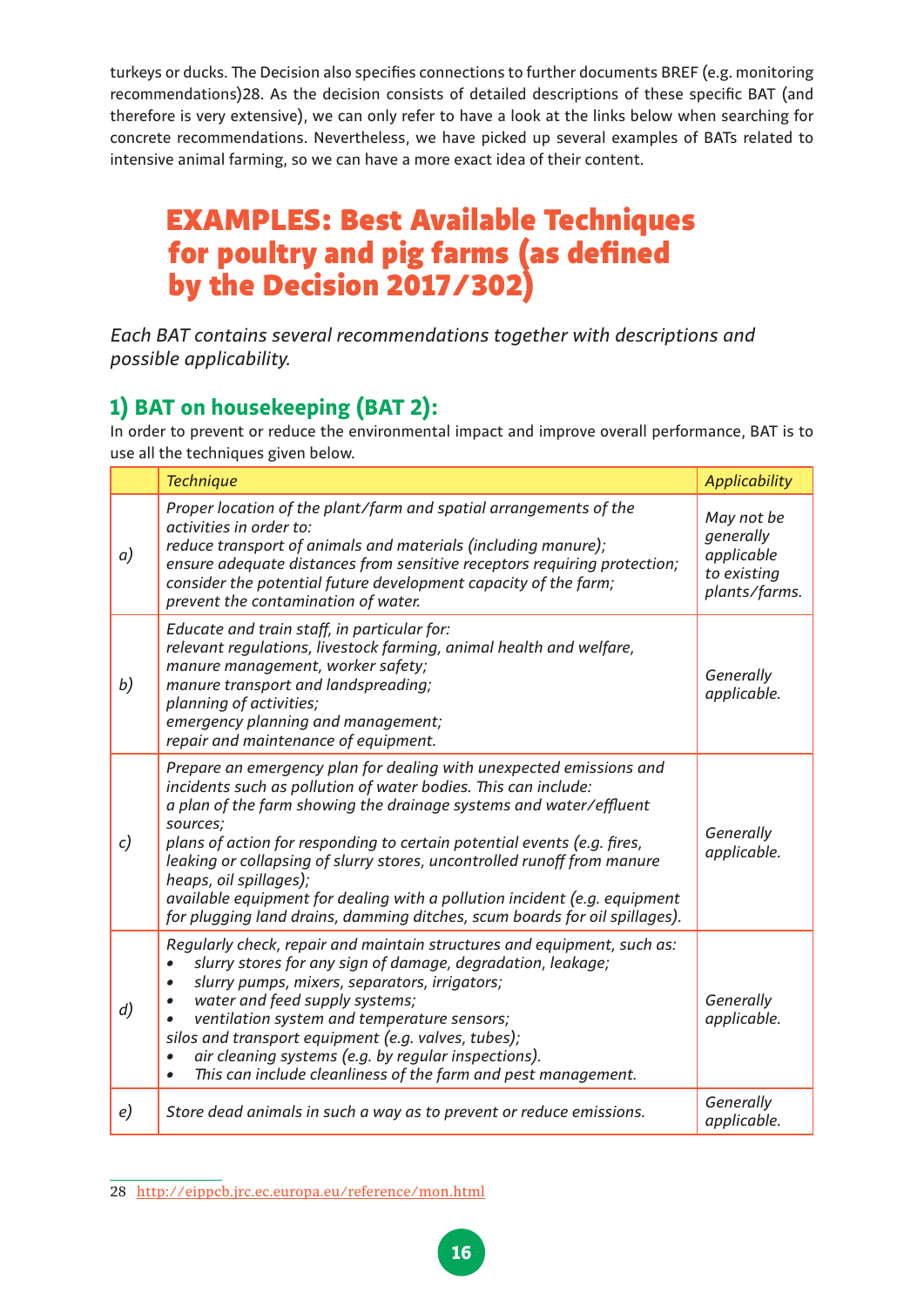### **2) BATs on solid manure storage (BAT 14 + 15)**

In order to reduce ammonia emissions to air from the storage of solid manure, BAT is to use one or a combination of the techniques given below.

|    | <b>Technique</b>                                                                                  | Applicability                                                                                                                                                                      |
|----|---------------------------------------------------------------------------------------------------|------------------------------------------------------------------------------------------------------------------------------------------------------------------------------------|
| a) | Reduce the ratio between the emitting<br>surface area and the volume of the<br>solid manure heap. | Generally applicable.                                                                                                                                                              |
| b) | Cover solid manure heaps.                                                                         | Generally applicable when solid manure is dried<br>or pre-dried in animal housing. May not be<br>applicable to not dried solid manure in case of<br>frequent addition to the heap. |
|    | Store dried solid manure in a barn.                                                               | Generally applicable.                                                                                                                                                              |

In order to prevent, or where that is not practicable, to reduce emissions to soil and water from the storage of solid manure, BAT is to use a combination of the techniques given below in the following order of priority.

|                    | <b>Technique</b>                                                                                                                            | <b>Applicability</b>                                                           |
|--------------------|---------------------------------------------------------------------------------------------------------------------------------------------|--------------------------------------------------------------------------------|
| a)                 | Store dried solid manure in a barn.                                                                                                         | Generally applicable.                                                          |
| b)                 | Use a concrete silo for storage of solid manure.                                                                                            | Generally applicable.                                                          |
| c)                 | Store solid manure on solid impermeable floor equipped with<br>a drainage system and a collection tank for the run-off.                     | Generally applicable.                                                          |
| $\left( d \right)$ | Select a storage facility with a sufficient capacity to hold the<br>solid manure during periods, in which landspreading is not<br>possible. | Generally applicable.                                                          |
| e)                 | Store solid manure in field heaps placed away from the<br>surface and/or underground watercourses where liquid run-<br>off might enter.     | Only applicable to<br>temporary field heaps that<br>change location each year. |

Some of the BATs defined by the Decision 2017/302 contain much broader description of concrete techniques to reduce emissions or pollution. Therefore, when looking for specific conclusions or recommendations, have a look directly to the text of the Decision (footnote no. 16).

### 3.c Requirements of Nitrates Directive

Agriculture significantly influences the quality of ground and surface waters. With the intention to reduce the pollution, so-called "Nitrates Directive" (91/676/EEC) was accepted in the EU in 1991. It's one of the earliest pieces of EU legislation aimed at pollution controlling and water quality improving; it forms an integral part of Water Framework Directive and creates one of the key instruments in the protection of waters against agricultural pressures and an introduction of good practice, as well as defines areas requiring more care, etc.

Although nitrogen is a vital nutrient that helps plants and crops to grow, it is harmful to people and nature in high concentrations. Almost all nitrates are soluble in water. Contamination of drinking water by these substances may lead to serious health damages − so-called blue baby syndrome (methemoglobinemia)<sup>29</sup> is one of the best known in relation to this kind of pollution −- and also to various cancers, adverse reproductive outcomes (especially neural tube defects), diabetes, and thyroid conditions<sup>30</sup>. Excessive amounts of nitrates in water contribute to the formation of algae and cynobacteriums. The agricultural use of nitrates in organic and chemical fertilizers has been currently

<sup>29</sup> https://www.healthline.com/health/methemoglobinemia#acquired-methemoglobinemia4

<sup>30</sup> find more on nitrogen health risks at: https://www.ncbi.nlm.nih.gov/pmc/articles/PMC3068045/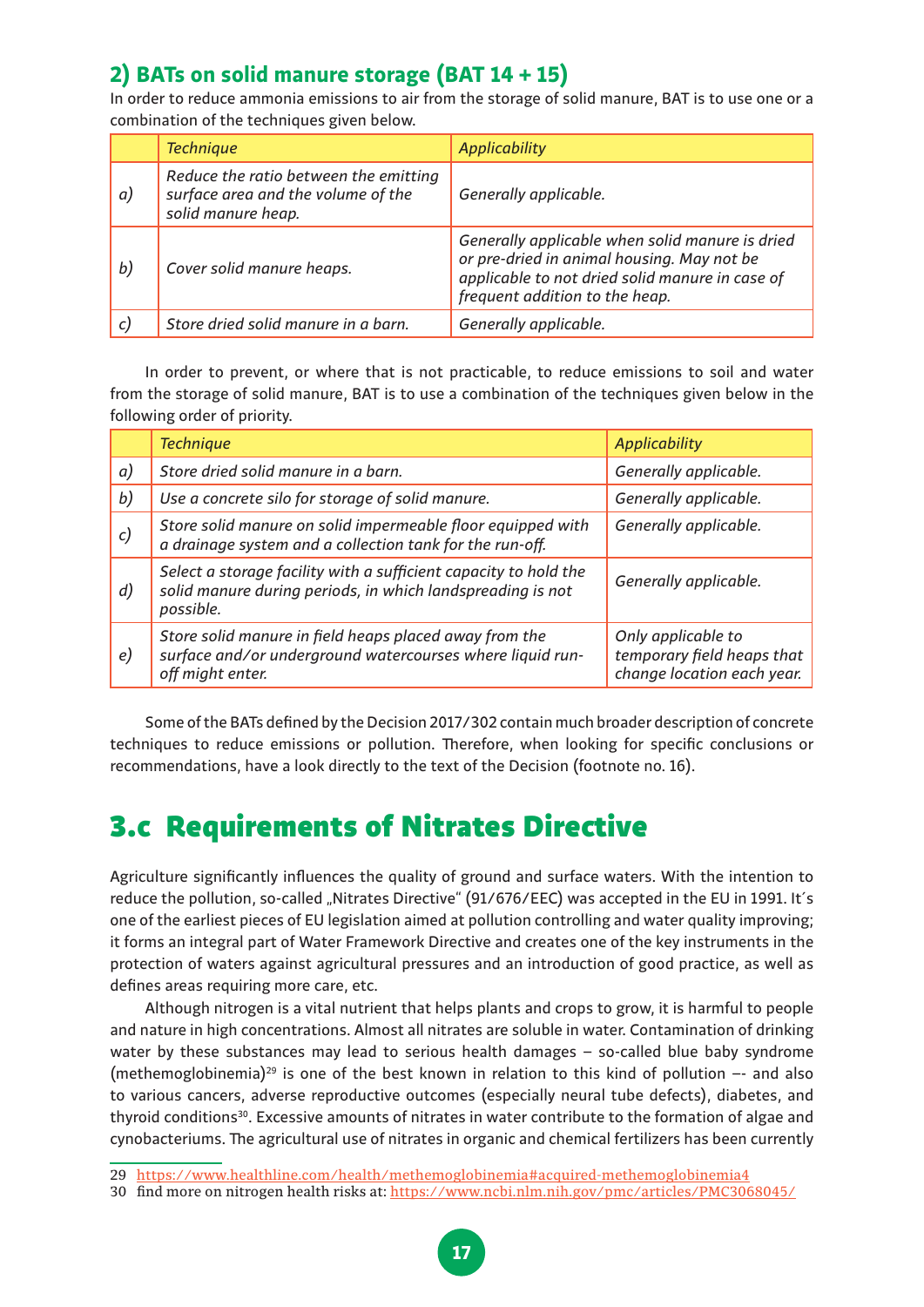#### **EXAMPLE: Farms permitting in the Czech Republic**

*Industrial farms in the Czech Republic are subject to so-called integrated permitting* − *a procedure opened for the participation of the public. Since 2003, the authorities issue one permit instead of several single-media permits and documents. Integrated approach improved transparency of requirements and binding conditions. The integrated permit replaces (among others):*

- *• air protection permit (emission limits) including binding operating regulations*
- *• water protection permit including accident rules (water protection)*
- *• waste management permit*
- *• permit for extraction of groundwater*
- *• permit for discharging of wastewater*
- *• noise requirements*
- *• energy efficiency requirements (energy audit conclusions)<sup>1</sup>*

*During the permitting procedure, an expert certified by the Ministry of Environment or the specialized independent state agency CENIA prepares expert review of the proposed facility and its operation. All permits and expert reviews are publicly available on the website of Ministry of Environment<sup>2</sup> . A report about observance of recommended procedures is available on the website of Ministry of Agriculture<sup>3</sup> . Such praxis allows anybody to be informed about the situation and how the BAT conclusions are being fulfilled.*

- 1 Full list of administrative acts replaced by integrated permit was released by the Ministry of Environment and can be found for example here>>>
- 2 http://www.mzp.cz/ippc
- 3 http://eagri.cz/public/web/mze/zivotni-prostredi/znecisteni-zivotniho-prostredi/integrovana- -prevence-a-omezovani/zpravy-studie-k-vyrobnim-cinnostem/tps-kategorie-6-6/analyza-bat- -kategorie-6-6-velkochovy.html

a major source of water pollution in Europe. In the early 1990s (i. e. after the adoption of the Directive) the mineral fertiliser consumption faced a progressive reduction for the first time and the situation stabilized in the 2000s. However, farming still remains responsible for over 50% of the total nitrogen discharge into surface waters<sup>31</sup>.

Nitrates Directive is applied in so-called "vulnerable zones" defined as a territories with:

a) surface water or groundwater, especially used or designed as a source of drinking water, in which concentrations of nitrates exceeds 50 mg/l or they can achieve such amount, or

b) surface water, which is endangered with deterioration of water quality caused by high concentration of nitrates from agricultural source.

Definition of vulnerable zones is subject to examination and possible adjustments in up to 4-year intervals<sup>32</sup>. The economy in vulnerable zones is guided by so-called Action Programmes of Nitrates Directive. Even action programmes are subject to review and possible adjustments in up to 4-year intervals.

<sup>31</sup> http://ec.europa.eu/environment/pubs/pdf/factsheets/nitrates.pdf

<sup>32</sup> Reports on implementation of the Nitrates Directive can be found here: http://ec.europa.eu/environment/water/water-nitrates/reports.html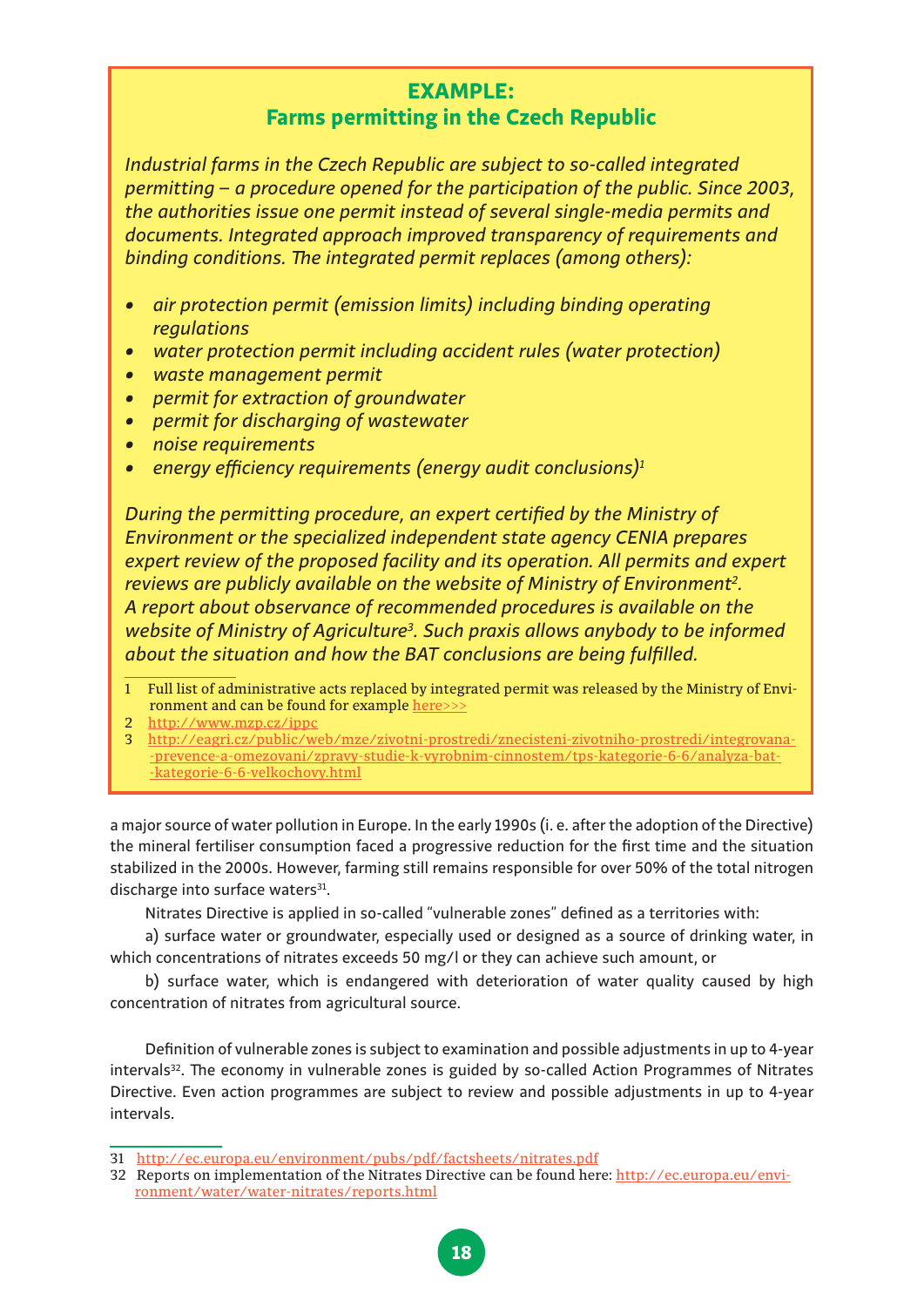

The implementation of Nitrates Directive can be described in 5 steps:

- 1. Identification of water polluted, or at risk of pollution (vulnerable zones)
- 2. Designation as "Nitrate Vulnerable Zones" (NVZs)
- 3. Establishment of Codes of Good Agricultural Practice to be implemented by farmers on a voluntary basis<sup>33</sup>
- 4. Establishment of action programmes to be implemented by farmers within NVZs on a compulsory basis
- 5. National monitoring and reporting<sup>34</sup>

– requirement for a minimum storage capacity for livestock manure;

<sup>33</sup> The Codes should include:

<sup>–</sup> measures limiting the periods when nitrogen fertilizers can be applied on land in order to target application to periods when crops require nitrogen and prevent nutrient losses to waters;

<sup>–</sup> measures limiting the conditions for fertilizer application (on steeply sloping ground, frozen or snow covered ground, near water courses, etc.) to prevent nitrate losses from leaching and run-off;

<sup>–</sup> crop rotations, soil winter cover, and catch crops to prevent nitrate leaching and run-off during wet seasons

<sup>34</sup> Member States states are required to report every 4 years on: Nitrates concentrations in groundwaters and surface waters; eutrophication of surface waters; assessment of the impact of action programme(s) on water quality and agricultural practices; revision of NVZs and action programme(s); Estimation of future trends in water quality. We focus on on some reporting and monitoring examples in Chapter 4 of this paper.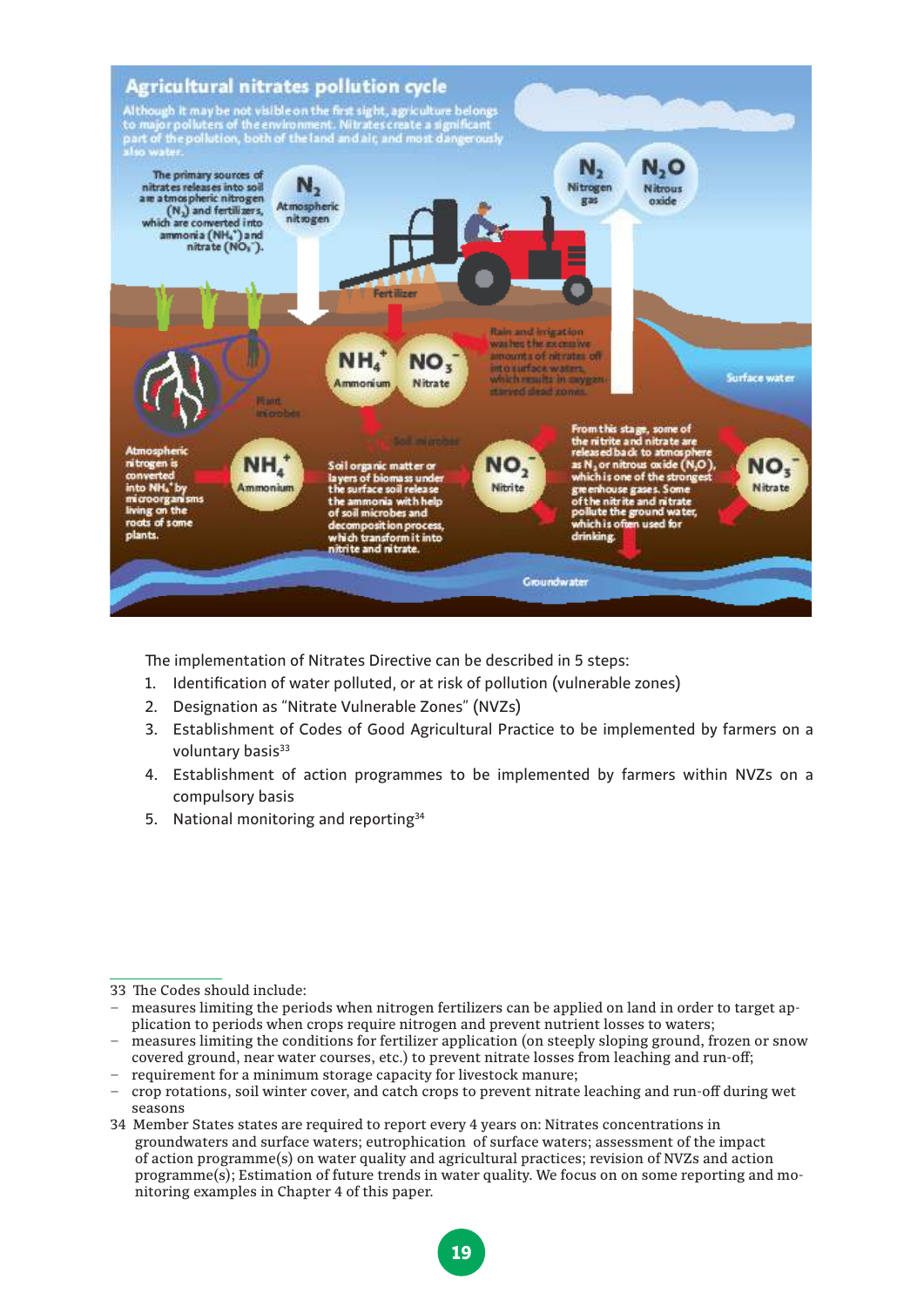#### **EXAMPLE: Vulnerable zones in the Czech Republic**

*Vulnerable zones in the Czech Republic were defined in 2003. In 2016, the third revision took place already. The same revisions have taken place also on action programs (action programs are announced by the Czech government in form of government regulation). More information is available on www.nitrat.* cz*, which is being updated regularly and offering current legislation, FAQ´s or information contacts as well as public seminars on Nitrates Directive. The Czech Republic has processed the principles of correct agricultural practice focused on water protection against nitrate pollution from agricultural sources e.g. in the study called* Principles of good agricultural practice focused on water protection against nitrates pollution from agricultural sources<sup>1</sup>. Basic principles *of this study became a key document in the legislation approximation process of the Czech Republic to the EU regarding the field of nitrates. The material includes information on:* 

- *• Purpose of the principles* − *creation of the principles is a direct requirement of the Nitrates Directive. The aim is obvious* − *to reduce emissions of nitrates into surface and groundwaters.*
- *• Operation of the principles* − *respecting of the principles is voluntary in the Czech Republic. However, in the vulnerable zones, the principles are an integral part of Action programme and therefore its observance is obligatory for the farmers. The Action programme (i. e. compulsory ways of agricultural management in vulnerable zones) is set by the decree 103/2003 Sb., based on authorization of Section 33 of the Act 254/2001 Sb. on waters.*
- *• Unsuitable periods for manuring* − *it´s requested for the mineral nitrate fertilizers not to manure in the period from November to January.*
- *• Use of manure in sloping land, waterlogged, flooded or frozen land or land covered by snow* − *the principles set a maximum amount of nitrogen per hectare on sloping lands or restrict manuring on certain types of frozen lands.*
- *• Conditions for use of manure close to surface waters* − *one of the conditions includes e.g. a necessity of natural vegetation in the distance of at least one meter from the bank line.*
- *• Other principles defined in the study relate for example also to storage of manure and fertilizers and bulky feed, use of manure, cultivation of land and restrictions of the period without plant cover, manuring plans and evidence of manure use and watering procedures.*

*Such document provides quite a complex guide for efficient water protection against nitrates pollution within the frame of agricultural practices. However, as the Research Institute of Crop Production (VURV* − *an expert institution of the Czech Ministry of Agriculture) claims the process of implementation of the principles into praxis is a long time process, and although in many cases the situation improved, in some it remained the same or worsen. We describe the ways of monitoring, reporting and demanding of the observance of good agricultural praxis in Chapter 5.*

www.agroporadenstvi.cz/poradenstvi/Nitrat/ZSZP.pdf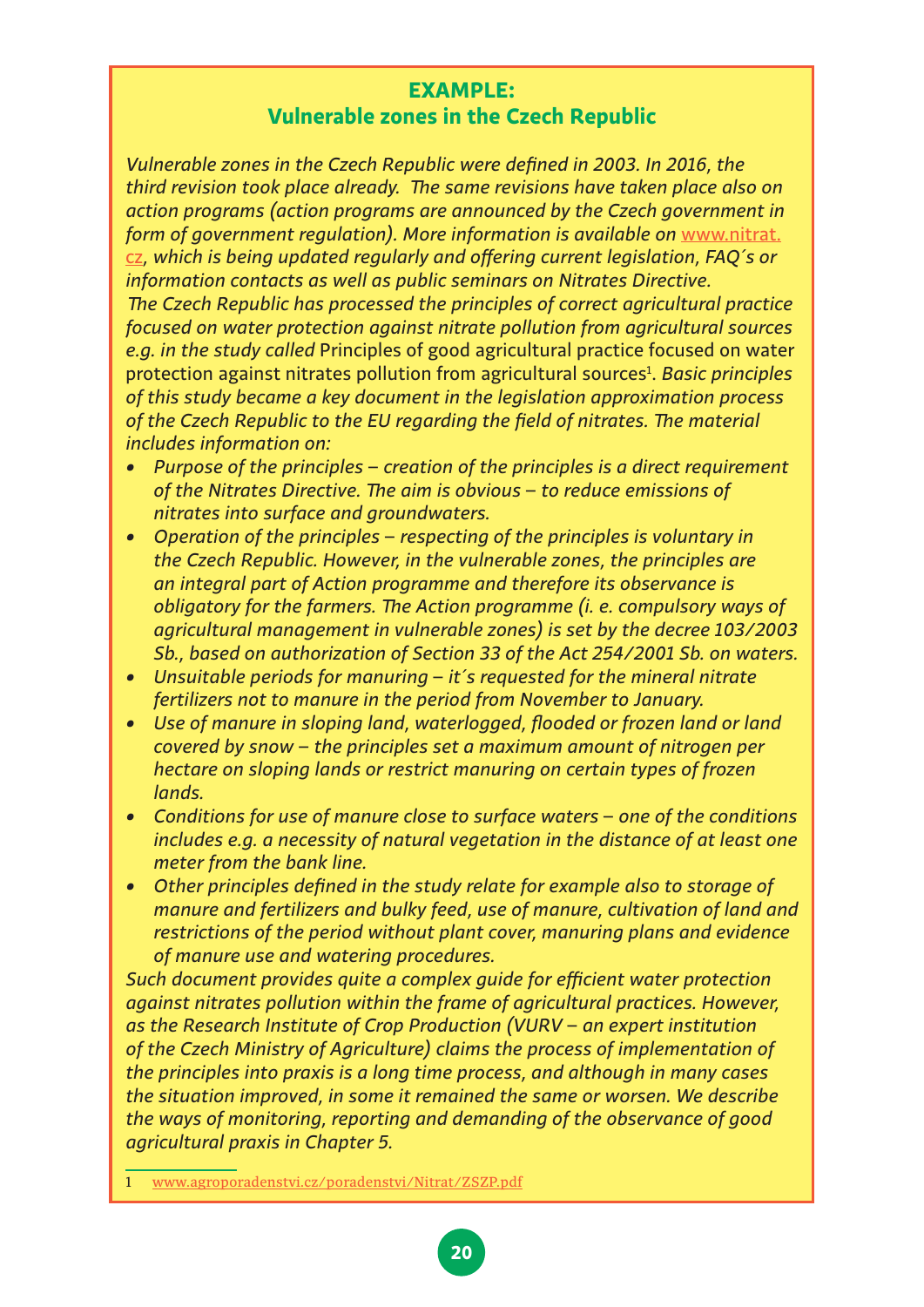### 3.d Other directives focused on intensive cattle and poultry farming 3.d.1. Water Framework Directive

Limitations on water pollution by nitrates include Water Framework Directive 2000/60/ES<sup>35</sup>, under which EU countries strive to improve the quality in each river basin. European citizens consider the danger of water pollution one of the biggest environmental threats. Therefore, the European Commission has made water protection one of the priorities of its work $36$ . Because of that, consultations with the citizens are one of the crucial elements in the implementation of the goals of the Directive<sup>37</sup>. In order to provide a complex and brief introduction and overview of key aspects of the Directive implementation, the Commission has defined twelve "Water Notes"<sup>38</sup>. They contain information on common strategy in water protection, identification and assessing of endangered waters, management of different water kinds or chemical pollution of waters. See the table of water notes and their description below:

| 1. | Joining forces for Europe's<br>shared waters - Coordination<br>in international river basin<br>districts | This water note sets up a common international strategy<br>and management plan for international waters and river<br>basins. As a first step, it defines the necessity of common<br>administrative structures for effective management of<br>shared waters. |
|----|----------------------------------------------------------------------------------------------------------|-------------------------------------------------------------------------------------------------------------------------------------------------------------------------------------------------------------------------------------------------------------|
| 2. | <b>Cleaning up Europe's waters</b><br>- Identifying and assessing<br>surface water bodies at risk        | Definition of low pollution levels, identification of water<br>bodies at risk, improvement of the status of European<br>water bodies                                                                                                                        |
| 3. | Groundwater at Risk -<br>Managing the water under us                                                     | Management of groundwater, identification of<br>groundwaters at risk, sustainability of groundwater<br>use, designation of groundwater bodies, preparation of<br>management plans                                                                           |
| 4. | Reservoirs, Canals and Ports -<br><b>Managing artificial and heavily</b><br>modified water bodies        | Definition and management of heavily modified water<br>bodies, which may not be able to fulfil the standards set by<br>the Water Framework Directive (ca 15%)                                                                                               |
| 5. | Economics in Water Policy -<br>The value of Europe's waters                                              | Economic principles and methods for the management of<br>Europe's waters, environmental costs & benefits, efficient<br>use of water resources, economic analysis                                                                                            |
| 6. | <u>Monitoring programmes -</u><br>taking the pulse on Europe's<br>waters                                 | Monitoring programmes, methods & monitoring focus                                                                                                                                                                                                           |
| 7. | Intercalibration - a common<br>scale for Europe's waters                                                 | Basic requirements for measuring the health of surface<br>water ecosystems                                                                                                                                                                                  |
| 8. | <b>Pollution - Reducing</b><br>dangerous chemicals in<br>Europe's waters                                 | Identification of specific pollutants (priority substances)<br>and its reduction strategy                                                                                                                                                                   |

#### **12 Water information notes**

<sup>35</sup> See the full directive here: http://eur-lex.europa.eu/legal-content/EN/TXT/?uri=CELEX:02000L0060-20141120 36 See the history of water protecting measures by the European Commission here:

http://ec.europa.eu/environment/water/water-framework/info/intro\_en.htm 37 See the detailed information and guidepost here:

http://ec.europa.eu/environment/water/water-framework/index\_en.html.

<sup>38</sup> See all the water notes here: http://ec.europa.eu/environment/water/participation/notes\_en.htm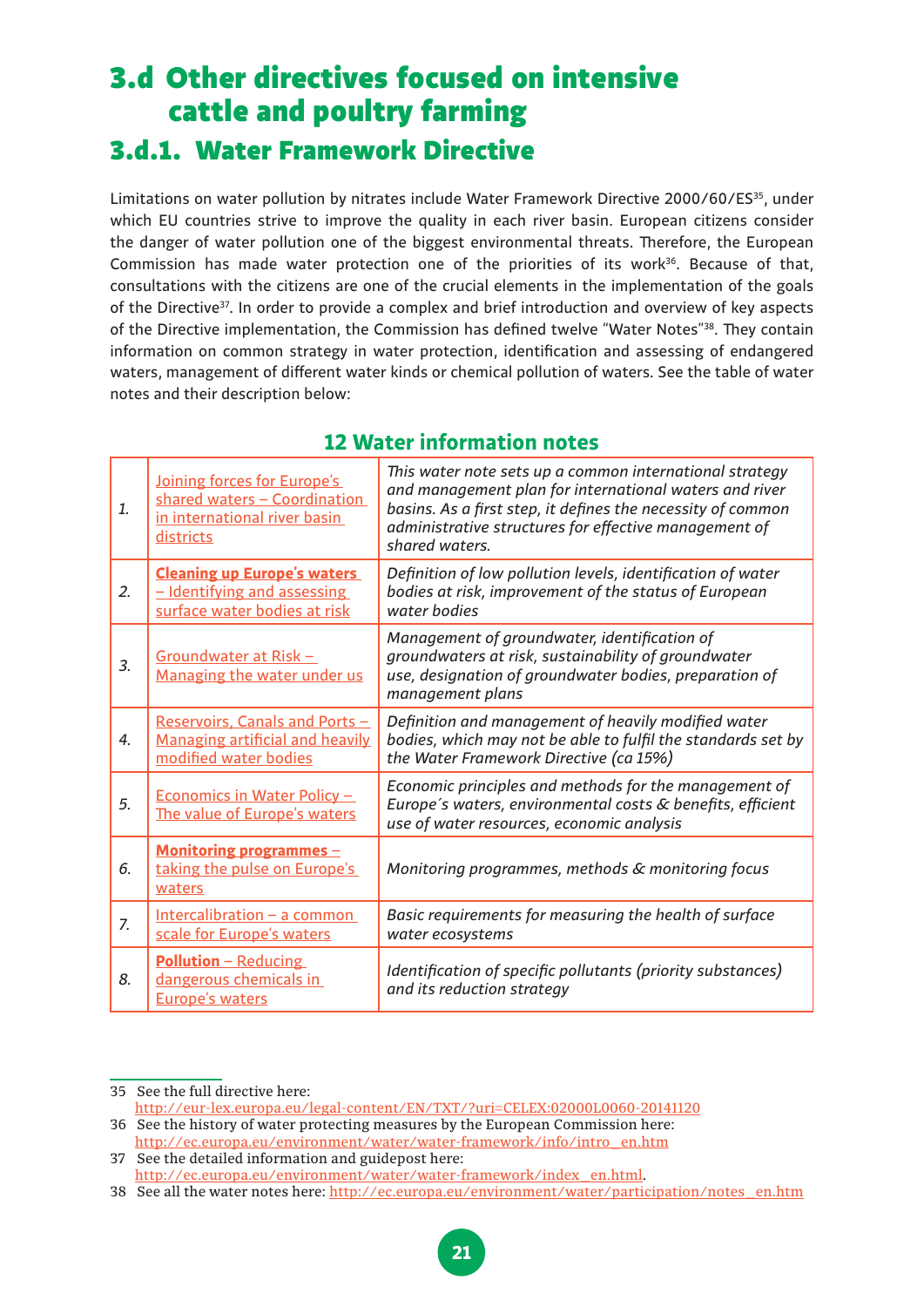| 9.  | Integrating water policy $-$<br>linking all EU Water legislation<br>within a single framework           | Interconnection of EU's water protection legislation (partly<br>focused also on the links with the Nitrates Directive)                                                                                             |
|-----|---------------------------------------------------------------------------------------------------------|--------------------------------------------------------------------------------------------------------------------------------------------------------------------------------------------------------------------|
| 10. | <b>Climate change - Addressing</b><br>floods, droughts and changing<br>aquatic ecosystems               | Climate change consequences and adaptation<br>measurements in the context of water management                                                                                                                      |
| 11. | From rivers to the sea $-$<br><b>Linking with the new Marine</b><br><b>Strategy Framework Directive</b> | Interconnection with marine environment and ecosystems,<br>marine strategies for the Member States with sea coasts                                                                                                 |
| 12. | <b>A Common Task - Public</b><br><b>Participation in River Basin</b><br><b>Management Planning</b>      | Definition and role of public participation in water<br>protection, interconnection with public rights defined by<br>the Aarhus Convention, cooperation with stakeholder<br>organisations and public consultations |

The absence of such broad and international water protection strategy is a significant deficiency in Ukraine. However, the goals of the Water Framework Directive should be set and implemented even on the national level.

#### 3.d.2. Air emissions

Industrial farms are also a significant source of air pollution, in particular by ammonia and odour. Reduction of emissions of this substance is part of the Clean Air Programme of the EU. One of the key legislative instruments to achieve its objectives by 2030 is the National Emission Ceilings (NEC) Directive 2016/2284/EU on the reduction of national emissions of certain atmospheric pollutants. This Directive sets national reduction commitments for several pollutants including ammonia. One of the commitments of the European policy is to lower the ammonia emissions by 2030 by 19% (which is the least ambitious emissions reduction plan out of the five mentioned pollutants). The other substances, which are defined by the EU National Emission Ceilings include, among others, sulphur dioxide, volatile organic compounds, nitrogen oxides and fine particulate matter.

The implementation of the national emissions reduction goals is set by several steps. By March 2019, each EU Member State is required to produce a National Air Pollution Control Programme, which should be − together with the Commission evaluation of those programmes − available online. The original National Emission Ceilings Directive (2001/81/EC), which was replaced by the mentioned Directive 2016/2284/EU, should be transposed to national politics by drawing up of National Programmes, which includes information on adopted and envisaged policies and measures and quantified estimates of their effects on the emissions in 2010. The Member States were required to send updated National Programmes to the Commission by the end of 2006 if required in order to ensure compliance by 2010. In order to enhance comparability of the reports of the Member States, the Member States were requested to base their programmes on the "Recommendations on developing and reporting National Programmes under the National Emission Ceilings Directive" drawn up by the Working Group on Implementation of the CAFE-programme. The updated national programmes were assessed in the Evaluation of 2006 National Programmes and the results fed into the revision of the NEC Directive.

Other steps defined by the implementation process that had to be taken by the Member States included annual reports of national emission inventories by the Member States and (in the period before 2010) their projections for 2010 to the European Commission and the European Environment Agency (EEA). As other requirements of the original NEC directive, also the reporting obligations were superseded by the Directive 2016/2284/EU. The data on reporting and detailed information about the NEC Directive are available on EEA webpage. Regular reviews of national emission inventories by the Commission, assisted by the EEA are part of the requirements as well as applications for emission inventory adjustments by the Member States.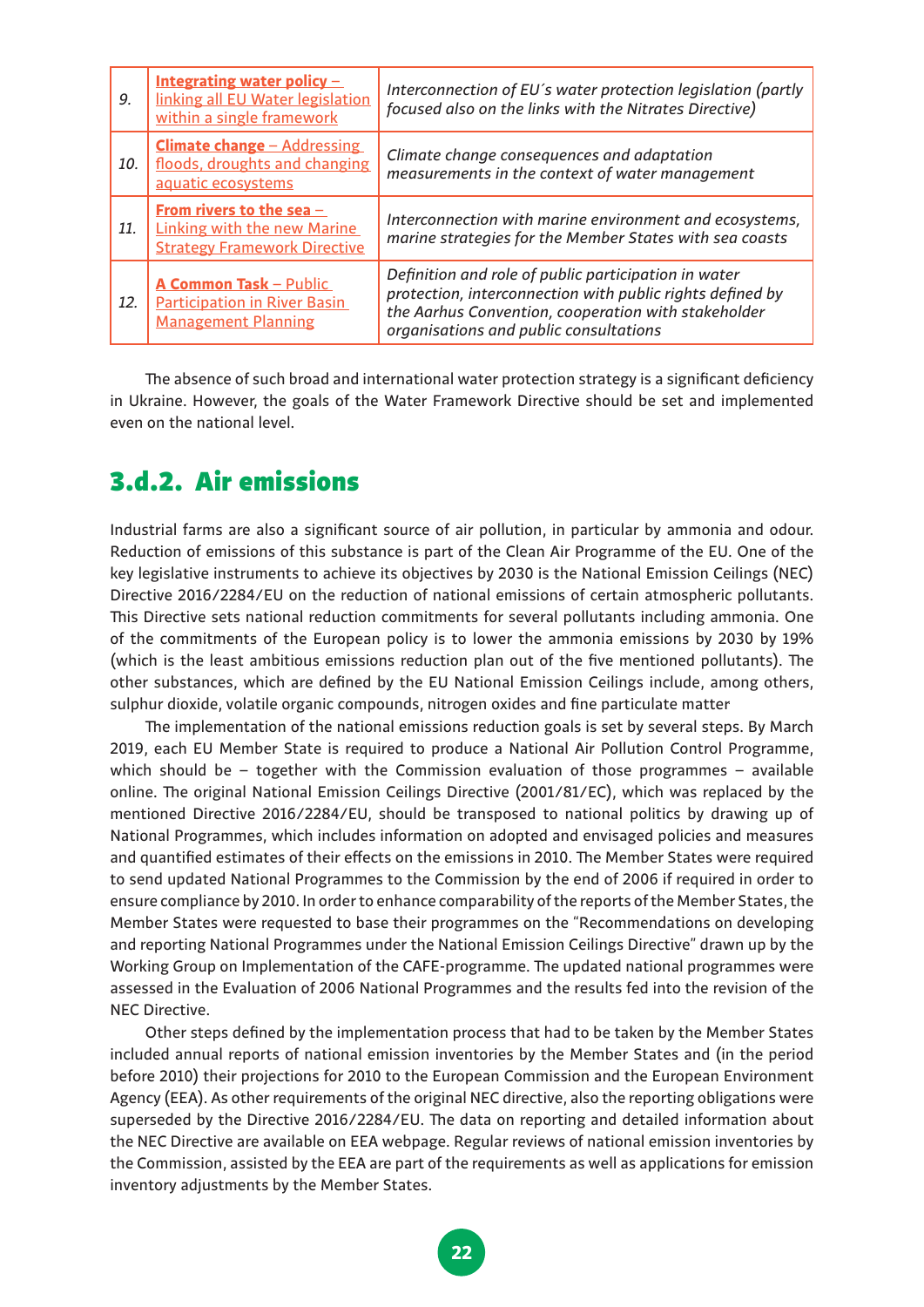In relation to the animal farming, the Directive 2016/2284/EU has provisions on, for example: − manure − reducing emissions from manure storage, ensuring farms have sufficient manure storage capacity to spread manure only during periods that are suitable for crop growth, reducing emissions from the animal housing by at least 20% compared to the reference method, reducing emissions from manure, by using low protein feeding strategies, etc.

While caring about the small and micro farms the Directive ensures that impact from the necessity to lower the emissions from livestock farming is fully taken into account. In measures taken under national air pollution control programmes aimed at preventing emissions in the agricultural sector are eligible for financial support, in particular measures by farms requiring significant changes of practices or significant investments, the Commission should facilitate access to such financial support and to other available Union funding. The Member States may, for instance, exempt small and micro farms from those measures where possible and appropriate in view of the applicable reduction commitments.

 Though this Directive, the EU advises its Member States to consider supporting the shift of investments to clean and efficient technologies and innovation.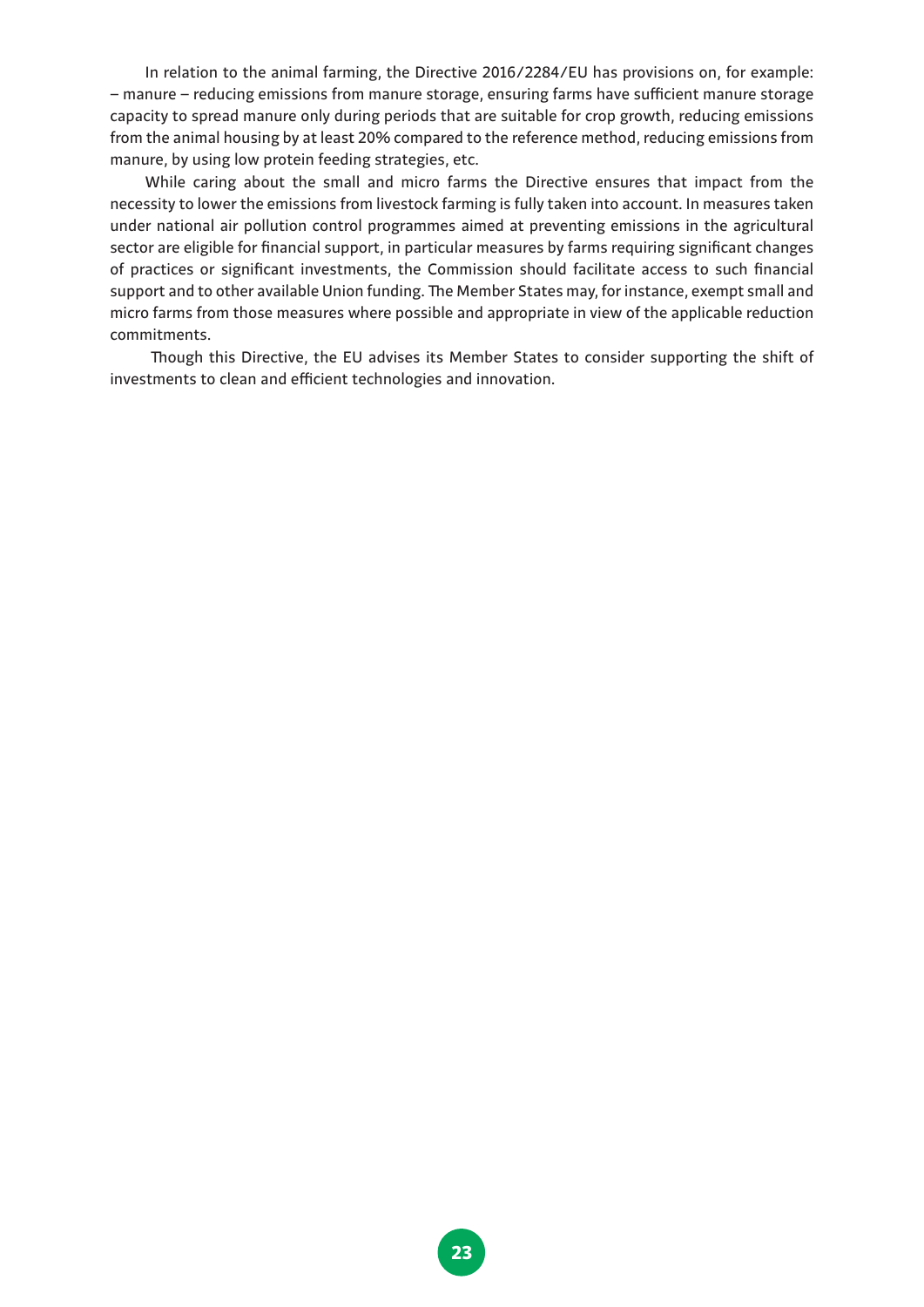## 4. Common agricultural EU policy, grant policy

THE COMMON agricultural policy is applied in the EU and farmers are financially supported;<br>
the objective is to keep agricultural production and to reduce its negative impact on<br>
Intercommon agricultural policy has two pil the objective is to keep agricultural production and to reduce its negative impact on landscape and environment.

The common agricultural policy has two pillars. First one contains direct payments, second requirements of the "cross compliance mechanism", which links direct payments to compliance by farmers with basic standards concerning the environment, food safety, animal and plant health and animal welfare, as well as the requirement of maintaining land in good agricultural and environmental condition. Programs of rural development also fall under reminders in case of so-called strategic EIA (SEA) and also under approvals of the European Commission (each country prepares its own programme). The farmers and entrepreneurs can fund for example modernization of agricultural holdings from rural development programs. Basic requirements for direct payment grant are defined by Council regulation nr. 73/2009.

Article 1 of the regulation specifies the establishments of the regulation as follows:

- a. common rules for direct payments;
- b. an income support scheme for farmers ("single payment scheme");
- c. a transitional simplified scheme of income support for farmers in the new Member States, defined by article 2. g ("single area payment scheme");
- d. support schemes for farmers producing rice, starch potatoes, protein crops, nuts, seeds, cotton, sugar, fruit and vegetables, sheepmeat and goatmeat and beef and veal
- e. a framework to enable the new Member States as defined in Article  $2(g)$  to complement direct payments.

Statutory management requirements for farming defined by this regulation (Article 5) include:

- a. public health, animal and plant health;
- b. environment;
- c. good animal welfare.

The regulation contains requirements of all directives that have to be fulfilled by the recipient of funds. It contains both perspectives – obligatory requirements for farming (Annex II, contains links to each directive) and also requirements for keeping good standards of rural and environmental soil condition (Attachment III).

Another Council regulation (No 1698/2005) specifies conditions of support for rural development by the European Agricultural Fund for Rural Development (EAFRD). It specifies the requirements for rural development in each country and its operations (relates to the second pillar of fund policy).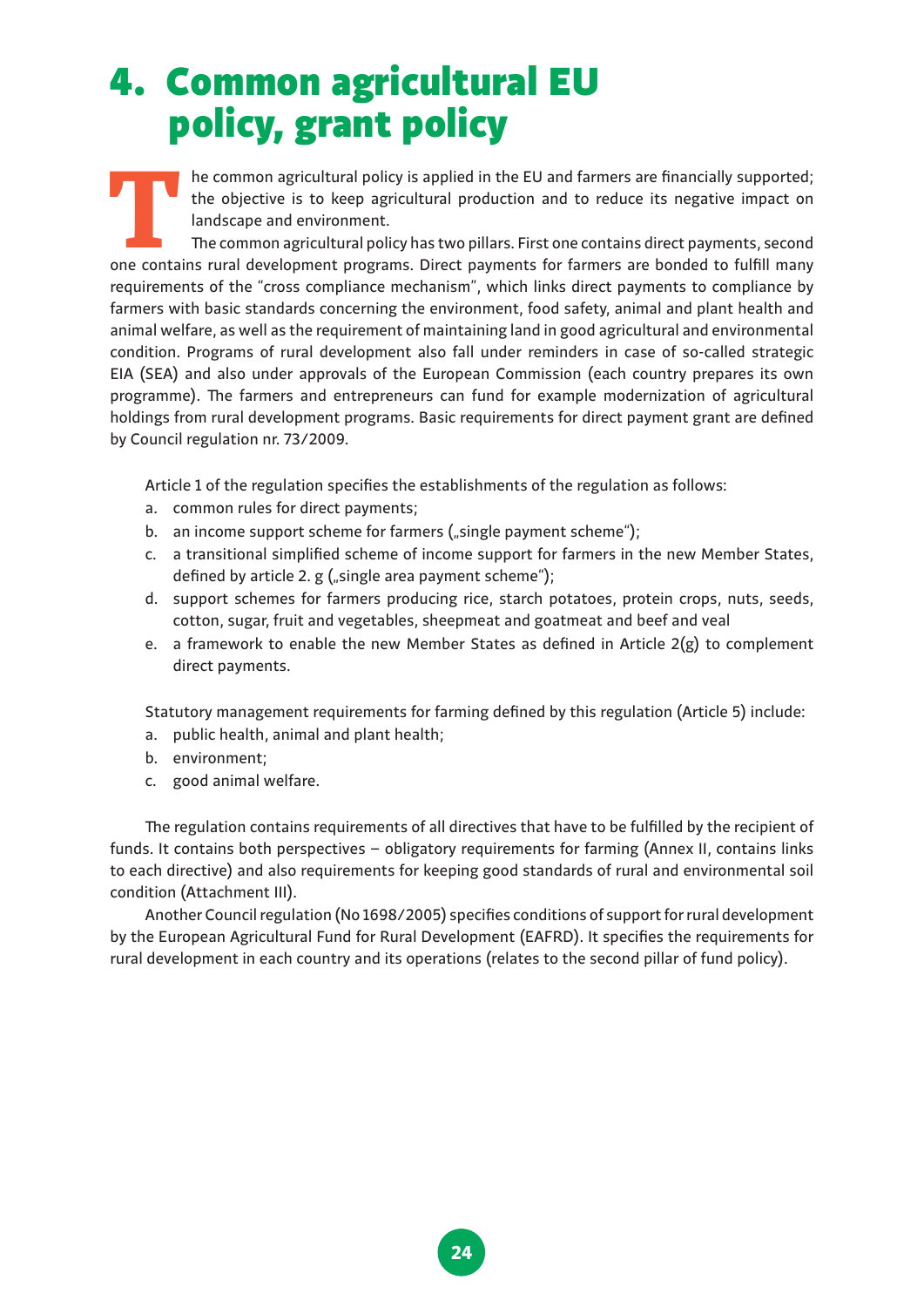## 5. Monitoring of the environment

**All EU directives mentioned in this paper contain some kind of own monitoring mechanism;** its implementation is essential for the functional system of environmental protection.<br>Besides that, all EU countries have independ its implementation is essential for the functional system of environmental protection. Besides that, all EU countries have independent Environmental Inspectorate that is authorized to control compliance of the facilities with issued integrated environmental

Coming out from the basics, the European Pollutant Release and Transfer Register (E-PRTR) is one of the key instruments both for the state authorities and for the public that serves and provides data on pollution in the EU. The current version of the register covers data from more than 30,000 industrial facilities covering 65 economic activities across Europe. Each facility is obliged to report data concerning the amounts of pollutant releases to air, water and land as well as off-site transfers of waste and of pollutants in wastewater from a list of 91 key pollutants including heavy metals, pesticides, greenhouse gases and dioxins. This database is available for the public and everybody can search for a facility or factory of his/her interest, and therefore the PRTR is a key contribution to transparency and public participation in environmental decision-making.

However, in many countries outside the EU, this data is not available for public or it does not exist at all. In Ukraine, the data is partly available via the website prtr.org.ua, operated by a local NGO − the state approach to public accessibility of the data remains still quite lukewarm.

The IPPC annual reporting mechanism is another important tool for environmental monitoring, which is set by the Directive on Industrial Emissions (IED). The industrial facilities are obliged to report on the observance of the IED requirements in specific terms − e.g. when a new environmental permit is being updated, new installations are required to do so before starting operation. The Member States are also obliged to report on the implementation of the Directive annually.

#### **EXAMPLE: Baseline reports in the Czech Republic**

*Operators of facilities with integrated permission in the Czech Republic are required to process so-called baseline report since 2014. It comes out from the European directives (in particular the IED) together with the amendment of the Act on IPPC (No. 69/2013 Sb.), which takes over the requirements of the directive. The key purpose of the report is to get relevant information on the state of the environment in the area to date of the processing of the baseline report to make it possible to compare it with the final state after the end of operation. This should secure putting the area into original condition. If the management of an IPPC facility includes use, production or emission of hazardous substances that should cause contamination of land or groundwater in the place of the facility the operator process the baseline report, which should contain information needed for the determination of the state of land and contamination of the groundwater by dangerous substances. Since 2014, the operators are also obliged to use unified format of annual report on fulfilment of integrated permission requirements, which was elaborated by the Ministry of Agriculture. This report also includes requirements on processing of the baseline report.*

*The baseline report has to be submitted to the permitting authority before the*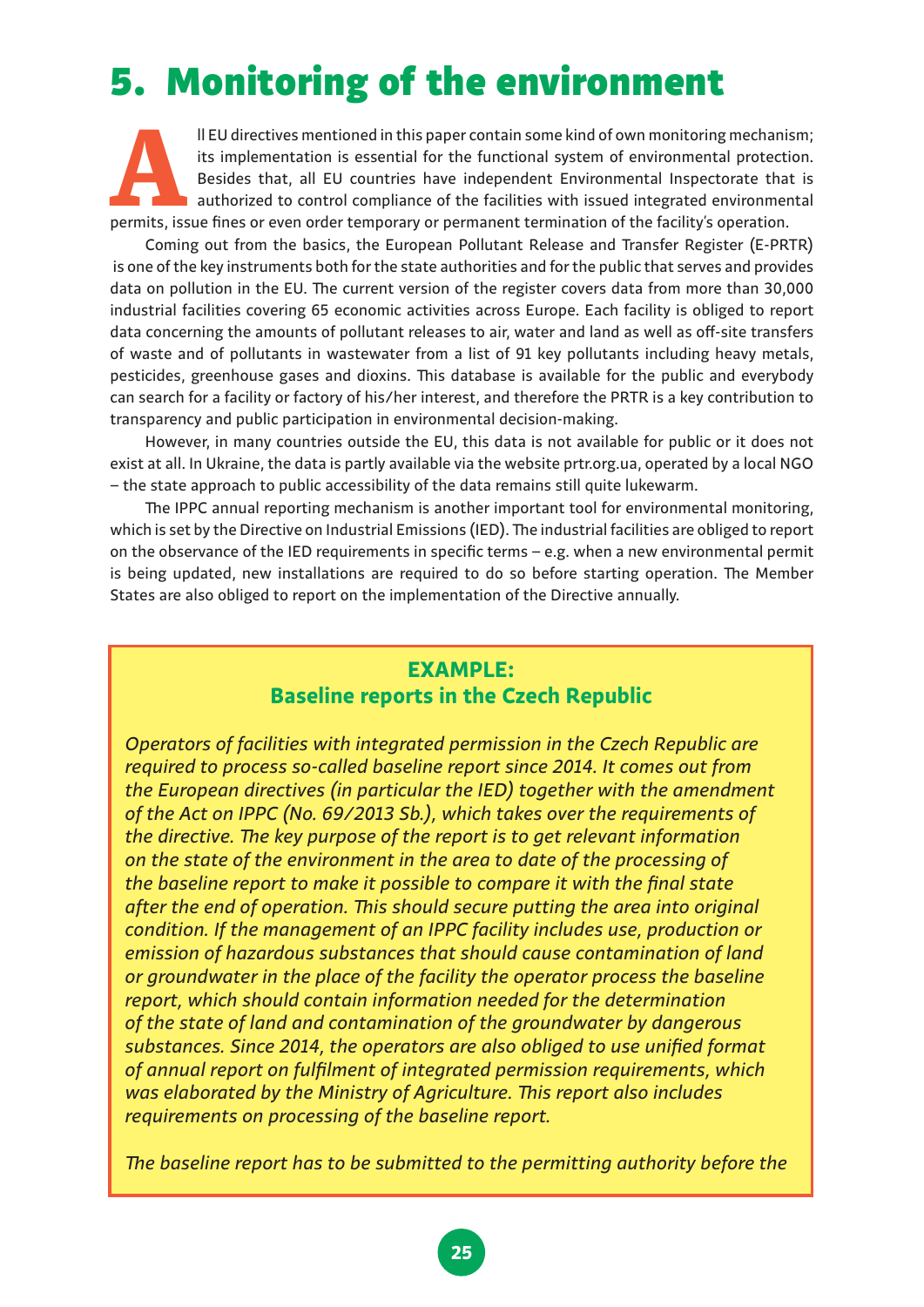*start of operation. In the case of existing installations, it has to be submitted before the submission of request on change of integrated permission (i.e when the the integrated permission is updated). The broader the report is the better*  − *in this way the operator can avoid the obligation of additional research.*

*There are several possible outputs of the report:* 

- *1. If there is no pollution discovered, no indicators neither monitoring is set.*
- *2. If an already existing pollution was found, the report contains recommendations to continue on current monitoring.*
- *3. If there are potential risks identified, a proposal of monitoring is being processed. Also, the regional authority or the Environmental Inspectorate can add the proposed monitoring system as a requirement for the integrated permission.*

Payment for pollution is one of the instruments used in the EU that is implemented within the Czech legal system. Although the payments are related mostly to heavy industry and energetic, some of the fields relate also to industrial farming, especially payments for water and air pollution. Effectively used environmental taxes should therefore also contribute to the reduction of pollution of water and air.

Another broad scale of environmental monitoring and reporting is defined by the water protection legislation (which includes also the monitoring requirements of the Nitrates Directive).

#### **EXAMPLE: Water and nitrates monitoring in the Czech Republic**

*In the case of Czech Republic, the monitoring of water pollution has many levels, mostly coming out from the European legislation. Except the 4 years examinations, reviews and reporting described by the Nitrates Directive, the local authorities execute regular inspections, which follow the requirements of the Directives and integrated permission and in case of lacking any of the obligations the authority can impose a fine on the operator. As a second step, also the state donation could be shortened.*

*An interesting option is offered by the Research Institute of Crop Production, which contributes to the application of the Nitrates Directive and, among others, runs information website on nitrates www.nitrat.cz. Within its own research, the Institute offers so-called "Nitrate audit" to the enterprises. In other words, in cooperation with the operator, the Institute can elaborate a report on the application of the Nitrates Directive within the enterprise´s operation, which should help the operator to pass the regular inspection visit with no difficulties. The data from this informal stage of monitoring is elaborated continuously and further presented as anonymized average values. The results contribute to improvements in the Action programme, adjustments of donations from the Ministry of Agriculture and also to the Institute´s remarks towards the European Union. As such data comes from a broad and representative sample of enterprises, it has a significant role on negotiations with the EU, which should secure optimal conditions coming out from the land*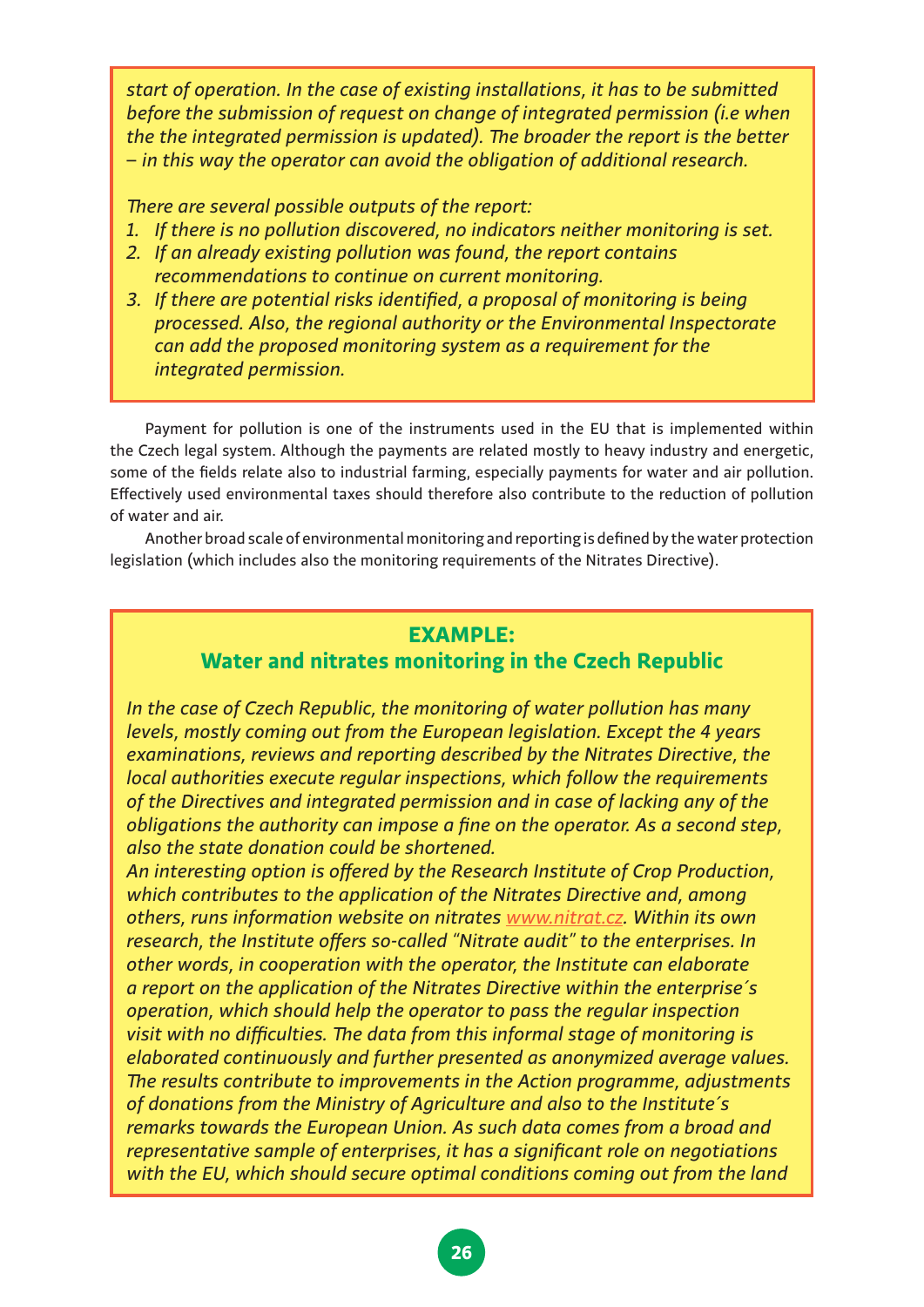*and climatic characteristics of the Czech Republic, used technologies and ways of management.*

*The monitoring of the Action Programme of the Nitrates Directive in the Czech Republic consists of:*

- *• verification research on the fulfilment of requirements of the Action Programme in agricultural enterprises in Vulnerable Zones (approx. 30 − 40 enterprises)*
- *• evaluation of the development of the volume of land nitrate from the point of grown crops, used agro-technologies and the course of windiness*
- *• terrain research in agricultural enterprises in Vulnerable Zones (approx. 300 enterprises)*
- *• monitoring of the influence of management under the Action Programme on the quality of waters in the pilot territory of Vulnerable Zones*
- *• evaluation of the influence of agricultural management, land and climatic conditions and the course of windiness on the quality of waters in the monitored measuring profiles and in 360 partial river basins in the CZ*
- *• examination of nitrate flows in Vulnerable Zones and modelling of nitrate motion in land and water for the purposes of prediction of further development of water quality*
- *• monitoring of the development of management manners in Vulnerable Zones on the basis of the data from Czech Statistical Office, Evidence of land according to user-defined relationships and Evidence of farm animals*

*The monitoring is coordinated by the Research Institute of Crop Production in cooperation with workers from the Research Institute of Agricultural Techniques and Research Institute of Water Management. The Ministry of Environment is a general guarantor of waters monitoring* 

*(following the Act on Waters No. 254/2001 Sb.), but independent monitoring of the water streams could be done also by the Water Management Bureau of the Czech Republic, which is authorized for Nitrates Directive monitoring, and also the Hydro-Meteorological Council does monitoring of water streams, which is added to general monitoring of the Nitrates Directive.* 

A good source of data on air pollution is also provided by the Hydro-Meteorological Institute. Its measuring stations provide continual data on pollution presented on the publicly available website in real time.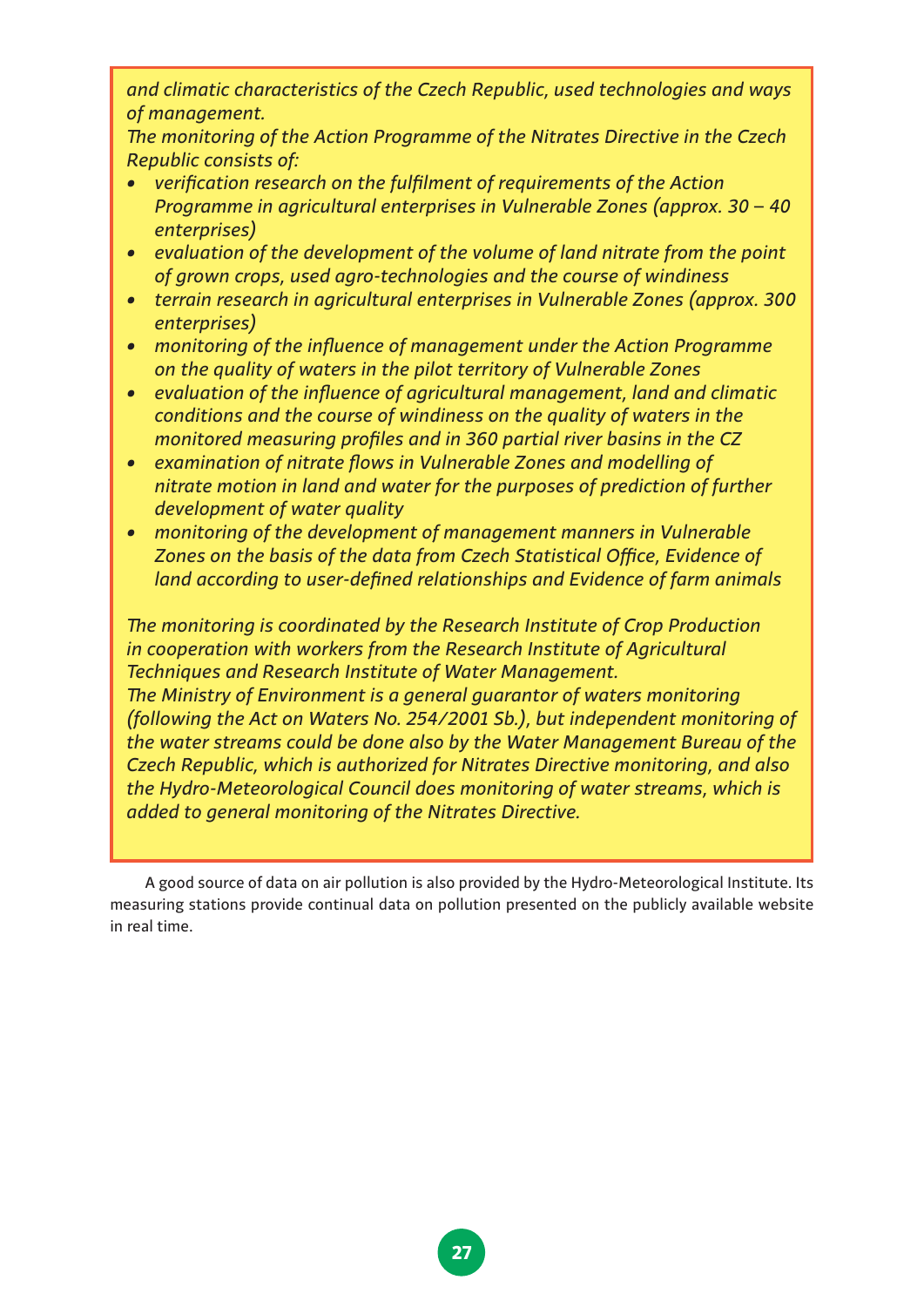#### **EXAMPLE:**

#### **Environmental Inspectorate in the Czech Republic**

*The Environmental Inspectorate of the Czech Republic belongs to the Ministry of Environment; its director is appointed by the minister. It has 10 regional branches and in 2016, it employed 539 collaborates, 395 of which were inspectors.*

*Overview of the performance of the Inspectorate (2016)*

| 15,833    | <i>inspections</i>                                             |
|-----------|----------------------------------------------------------------|
| <b>40</b> | average inspections per one inspector                          |
| 10,260    | decisions issued                                               |
| 7,999     | expert opinions and comments (e.g. to EIA documentation, etc.) |

*A substantial part of work of the Inspectorate is related to the facilities under Industrial Emissions Directive and integrated permitting.*

*Inspections of facilities falling under integrated permitting (2016)*

*1,301 inspections*

*640 regular (planned) inspections of PRTR facilities*

*133 decisions on fines and mitigation measures*

*456,000 euro total sum of fines (ranging from 148 to 41,000 euro)*

*The IED requires the state inspection at least once per 3 years, the minimum period between two inspections is 1 year. The reason of these inspections is to check compliance of the facility's operation with issued permit. A major part of inspections is planned, part is based on reports from the public, part on investigations of the media; the Inspectorate also responds to accidents. There were 1,297 facilities obliged to report to PRTR in 2016 in the Czech Republic – and the number of facilities falling under integrated permitting is virtually the same. In fact, it means that each facility can most probably expect the state inspection once per two years. This system ensures that permitted conditions are followed and environmental impact of the facilities does not increase these permitted levels. Besides this, also the regional council can execute a review of the integrated permit obligatory conditions.*

*Unfortunately, so far the protocols from the inspections are publicly accessible only on written request in the Czech Republic. Bulgaria publishing protocols on-line on its PRTR websie may be taken as an example of the best practice.*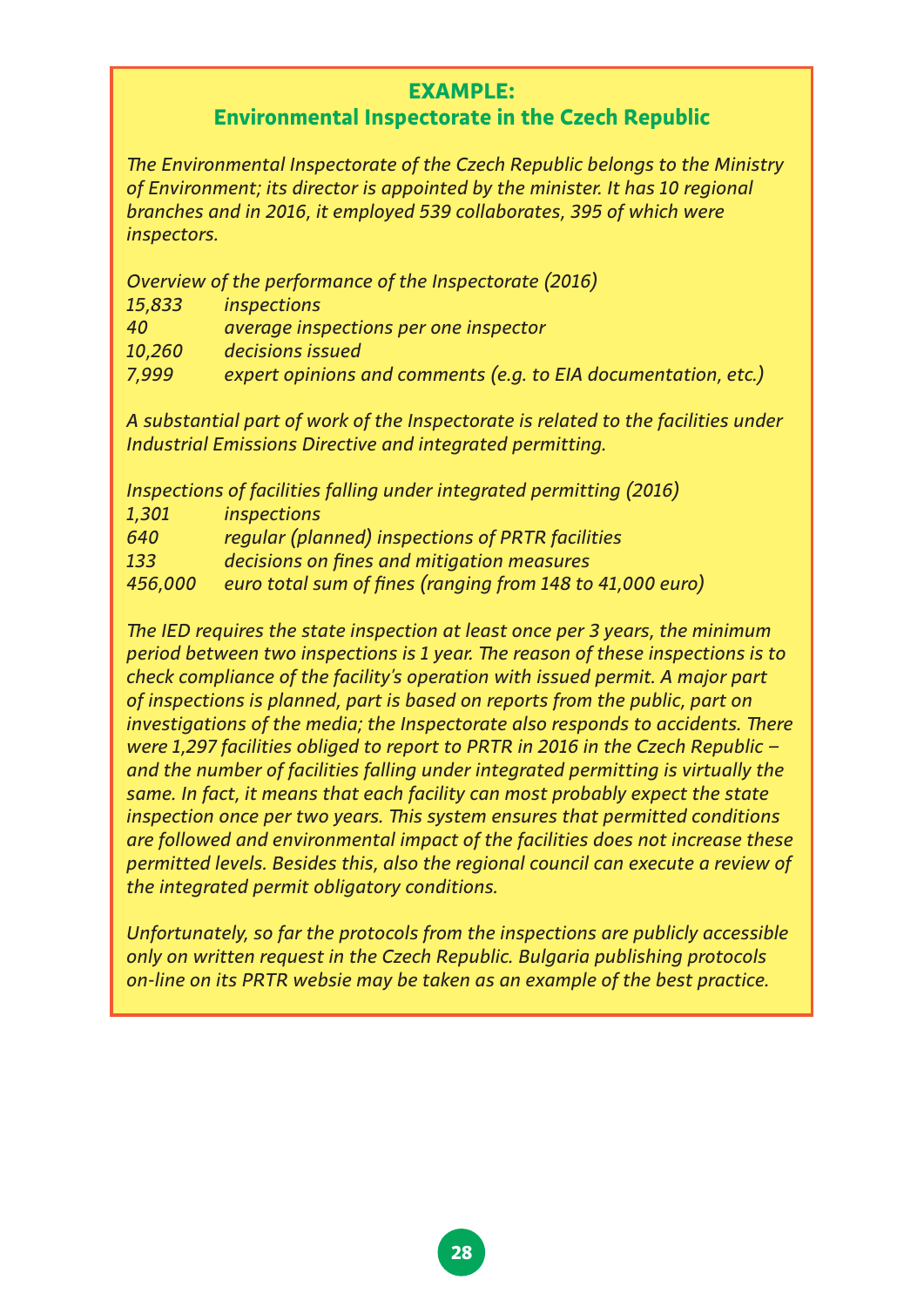## 6. Approximation process in Ukraine

**Bilateral relations between the European Union and Ukraine were established in the mid '90s when the European Communities and their Member States and Ukraine signed Partnership and Cooperation Agreement (PCA) that entered** '90s when the European Communities and their Member States and Ukraine signed Partnership and Cooperation Agreement (PCA) that entered into force in 1998. According to this agreement, Ukraine made a commitment for the gradual improvement of national spheres for this process. Later, in 2005, Action Plan Ukraine-EU was adopted within European Neighborhood Policy, where approximation process of national legislation to European norms and standards was mentioned for the first time. In 2007 the negotiations on Association Agreement between Ukraine and the EU had started, and ultimately was signed in 2014 and entered into force several months ago – on 1st of September 2017, however, activities regarding transformation of environmental protection sphere described in Annex XXX to Chapter 6 of the Agreement, in particular the implementation process began from 1st of November 2014.

 The approximation of Ukrainian legislation to the EU politics in the field of environmental protection is realized in accordance with the Annex XXX, with the process divided into three periods:

- first 2014-2017;
- the second period of approximation and implementation will take place in 2018-2021;
- till the end of 2024 activities on the legislation implementation will prevail.

The first period of approximation came to an end in 2017, and according to plans of implementations, the major part of the EU Directives, is supposed to be completed until the end of the year. A number of crucial directives in regards to environmental regulation of economic activities and industries, even though with significant delays, have been applied or about to get so, however, a big part of crucial activities on transposition of environmental directives haven't been completed during the first period. On 25th of October 2017, the Government of Ukraine adopted the resolution that assigns new implementation plans and activities, nevertheless, the new plans weren't publicly released as of the end of January 2018.

Besides the EU directives and policies described in previous chapters of this paper, it is worth to mention several documents that will determine environmental regulation in Ukraine in coming years, and that correspond with other upcoming directives approximation.

**The Act "On the Environmental Impact Assessment" (EIA)** was adopted in May 2017 and entered into force on 18th of December 2017 and will replace current Act on Ecological Expertise. Together with another Act on Strategic Environmental Assessment (SEA), these normative acts correspond with EU Directives 2011/92/EU (2014/52/EU) on EIA and 2001/42/EU on SEA. The later one still hasn't been adopted, however it is on the list of normative acts that require urgent consideration by the Parliament of Ukraine.

The acts were about to be adopted together at the first place in 2016, however they were vetoed by the president in autumn last year. These events raised concerns of many politicians and CSOs, blaming the political lobby and pressure from representatives of big industrial groups, especially coming from agricultural hodlings and particular industrial meat producers. The veto and recommendations on the act improvements delayed the implementations of the new environmental regulations, which gave opportunity for businesses to accomplish their plans till the end of 2017 for construction of many new facilities, doubtful from the perspective of environmental and social implications. This can be also observed on the example of MHP rush to start constructions of new poultry houses and related facilities in several regions of Ukraine, despite number of concerns and even lawsuits in regards to such developments.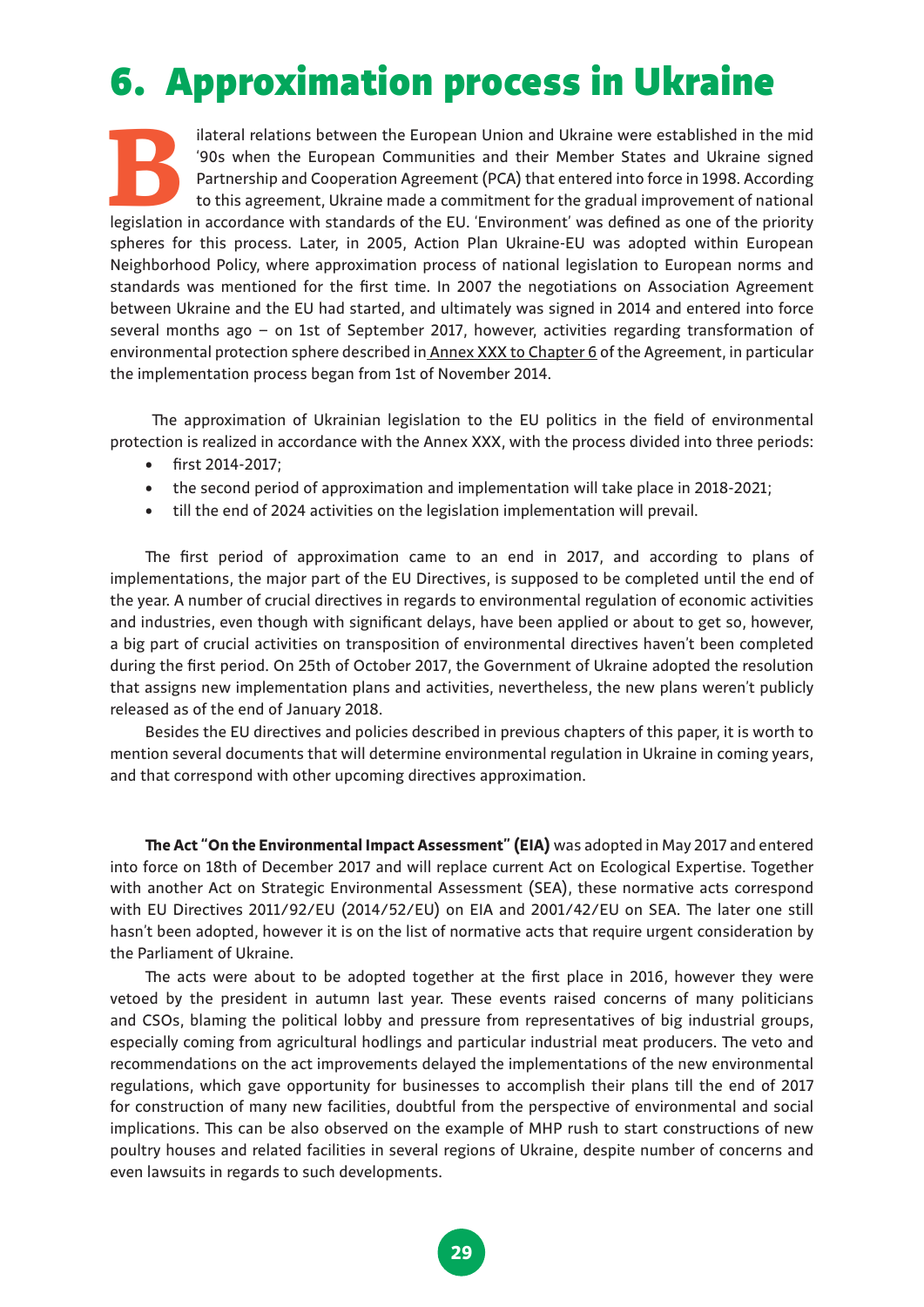Ultimately the EIA act has entered into force and has number of significant advantages comparing to previous legislation covering the topic. Firstly, the act defines the list of specific economic activities that are obliged to conduct EIA. Two groups of animal farming facilities stand out among rest.

First group for obligatory EIA that requires transboundary assessment for animal farming of next capacities:

>60,000 poultry pieces & >85,000 broilers;

>3,000 pigs (30 kg) & 900 sows.

Second group of animal farming facilities: >40,000 poultry; >1,000 pigs & 500 sows; >1,000 cattle; >2,000 fur animals.

These new capacities significantly differ from those defined previously by Ukrainian legislation as highly hazardous economic activities and were not obliged for examination on potential transboundary impacts. Thus, the act sets even (or lower for pig farms) minimal production capacities for animal farms as set in the IED 2010/75/EU.

Other advantages of the EIA act include – assurance of proper, transparent public participation and decision-making process in local communities, free access to information and establishment of public register of environmental impact assessments in the Internet (http://eia.menr.gov.ua/).

### Water and Nitrates Directives

Implementation of the Water Framework Directive was also expected to improve significantly environmental governance in the area. For decades, there was no proper management or monitoring of water resources and their pollution control, especially in regards to diffusive sources of pollution, resulting in a very poor condition of the water bodies. The plan of approximation of the directive implies introduction of changes into the Water Code, number of bylaws and structural changes. As of today, implementation process of the Water Directive can be considered as one of the most successful among other directives aimed on better environmental governance. Implementation process of these directives, together with EIA & CEO directives was widely supported by the EU-funded project "Support to Ukraine in approximation of the EU environmental acquis"− APENA.

In 2016, the 'Act on introduction of integrated approaches to water resources management in accordance with basin principal' was adopted and in May 2017, Decree of the Government approved 'The procedure for developing a river basin management plan'. Other changes currently taking place include the establishment of river basins, sub-basins and their management plans in accordance with physical boundaries of water catchment areas and transboundary cooperation and coordination of the management plans for most of the river basins. It is estimated that between 8,000 to 12,000 massifs of future monitoring network will be allocated there and it is supposed to start its operation from 2019.

At the end of 2017 geoportal Water Resources of Ukraine was presented in a test regime (http:// map.davr.gov.ua:44481/) with basic information of river basins and water bodies of the country. It is planned that water monitoring data will be added to the portal once such system is established. Moreover, the Ministry of Environment has the intention to merge Water Resources geoportal with the broader platform "Open Environment", which is planned to be developed in coming years.

Agriculture, and especially animal farming, has one of the biggest consumption of freshwater resources for its production needs. Nowadays, in Ukraine water use without special permission and/or exceeding established limits represents a widespread practice among producers. Therefore, creating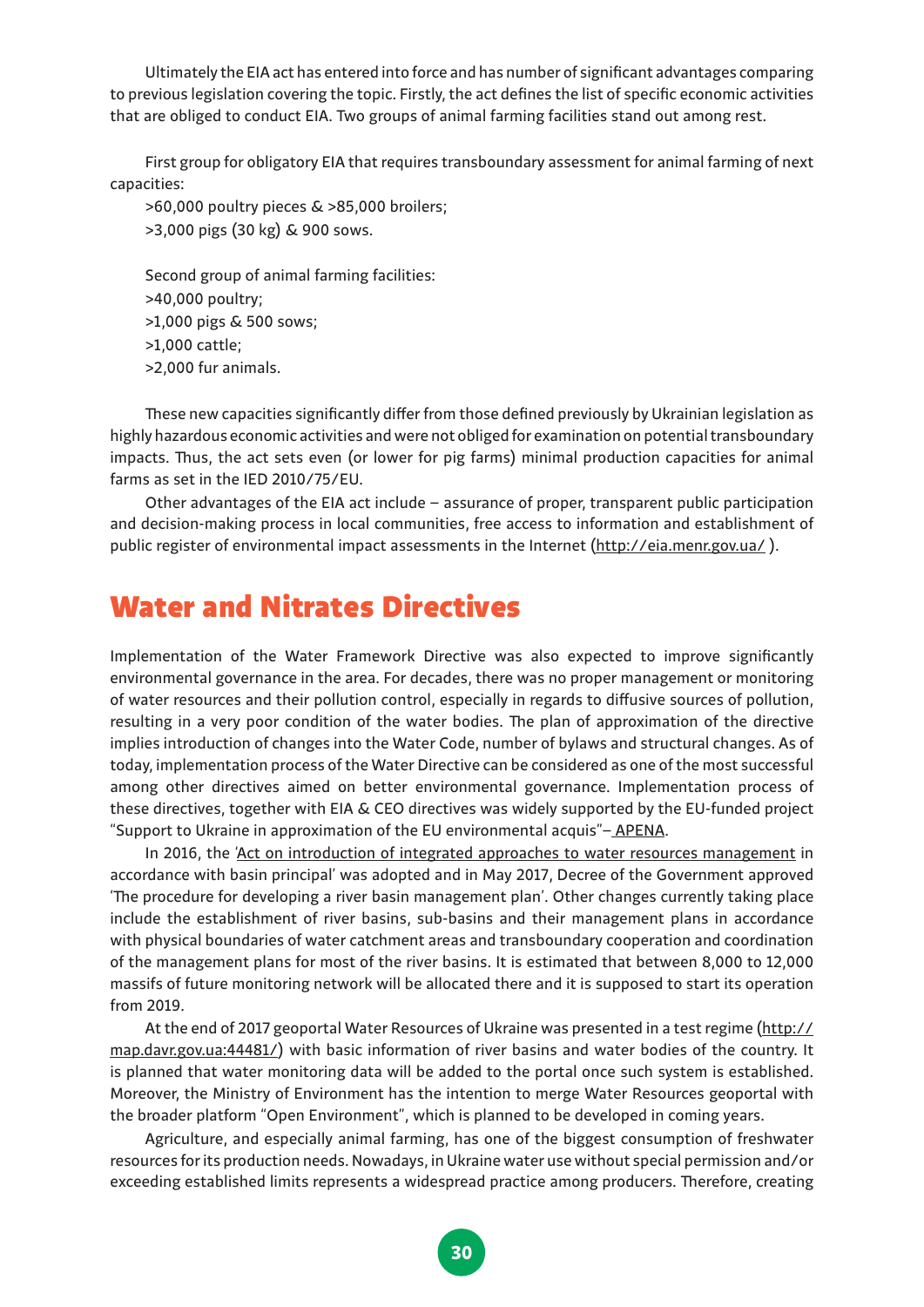effective monitoring and compliance system should be a priority task. Pollution from agriculture is another issue aiming to be addressed via Integral part of Water Directive − directive on the protection of waters against pollution caused by nitrates from agricultural sources (91/676/EEC). This is one of few 'environmental' directives in charge of which are Ministry of Environment together with the Ministry of Agriculture. The main objectives are: to define and map the 'vulnerable zones' (described in previous chapters) and to establish action plan for the zones management, including BATs and monitoring.

As of the end of 2017, additional documents were developed by APENA: draft of the Methodology of Nitrate Vulnerable Zones Identification and draft of the Code of Best Available Techniques. Currently, these draft documents are in consideration process coordinated by the Ministries of Environment and Agriculture, and they are expected to be approved in 2018. Next application steps of the Nitrates Directive will be revised and updated in the new governmental EU-UA approximation plan.

### Directive on Industrial Emissions (IED) 2010/75/EU

World Health Organisation estimates that Ukraine has alarming rates of death because of the air pollution (see chart below).



Air pollution in the Ukraine caused **four times more deaths per capita** than the five

The IED requires strong collaboration between governmental structures. The Ministry of Environment is a main responsible body for the implementation process, however, Ministries of Energy, Health and other state agencies are taking vital part in the introduction of IED to national policy. Yet, very disappointing is the fact that Ministry of Agriculture is not involved in this process as industrial agriculture is one of the top polluters in certain regions of the country.

Like many others, this legislation approximation to the directive is significantly delayed. According to the initial implementation plan, the process should have been completed within the first period of legislation approximation (2014–2017); in reality the process is way behind the schedule. In November 2017, the government approved the National Plan for reducing emissions from large combustion plants that was initially planned to be supported in January 2016 (Implementation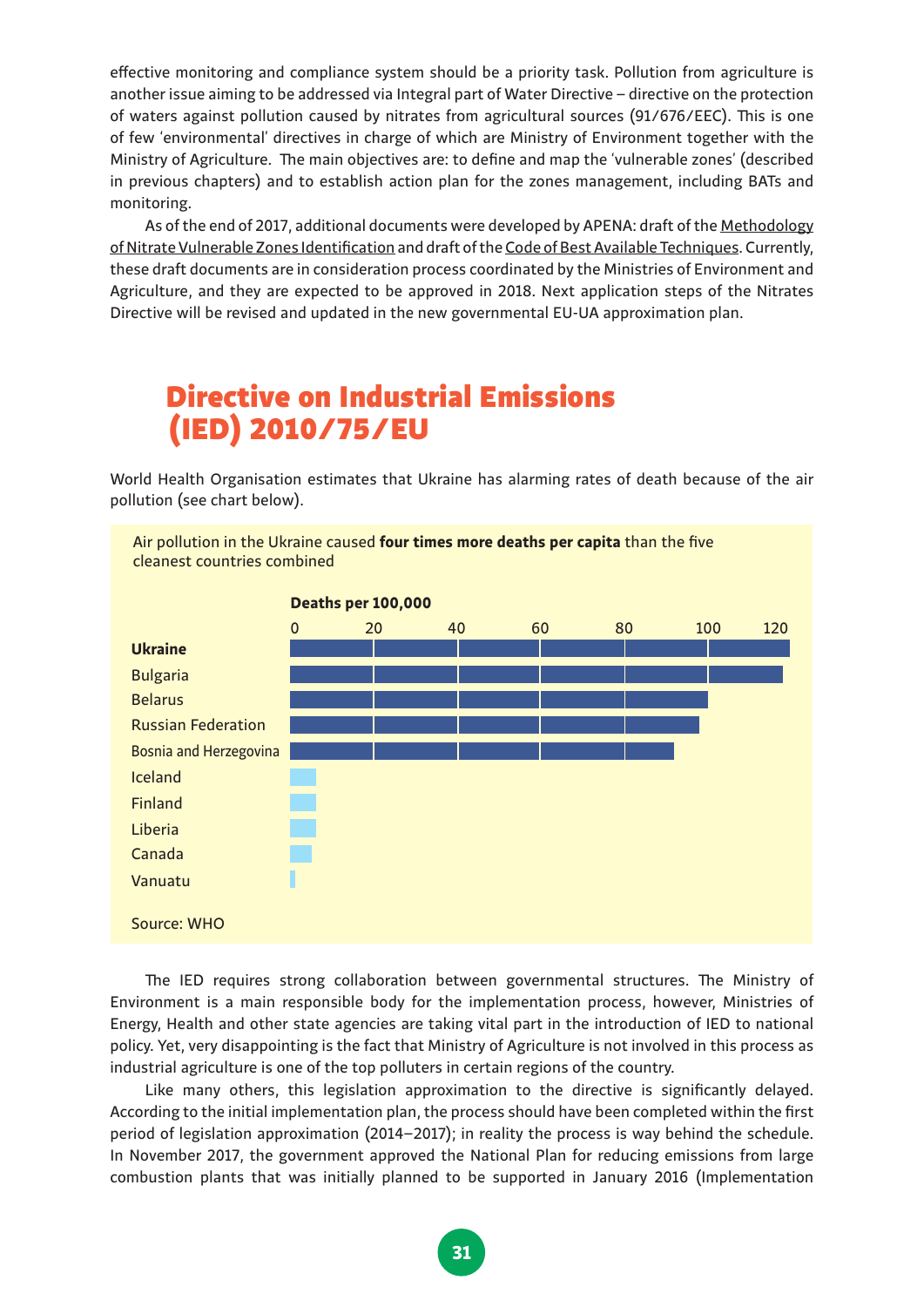timeline)<sup>39</sup>. The directive is planned to find its reflection in the respecting legislation on Integrated Permit, which as well will define special governmental structure for monitoring and control.

The Ministry of the Environment reported that currently the draft of Concept of the environmental permits system reformation and technical edition of the Act on System of Environmental Permits have been developed<sup>40</sup>. However, proposed act draft was not fully developed; some experts are warning that the suggested act may have a number of provisions that don't correspond with the norms of the Constitution and other acts of Ukraine<sup>41</sup>.

Nevertheless, some of the IED regulations, like capacities of industrial farming, already have found their application in the recently adopted EIA act, and likewise this Directive 75 also highly rely on transparency and public participation in the integrated permit issue.

Essential part of the IED as was described in the previous chapters is introduction of the **Pollutant Release and Transfer Registers (PRTR)**. The protocol on PRTR also known as Kyiv Protocol to the Aarhus convention was adopted at the conference of the convention parties in May 2003 in Kyiv. In early 2016, the act on ratification of the PRTR protocol was signed. Open data from such PRTR would be a significant step forward to quality environmental monitoring development in the country, however, yet there still is no actual information available. So far, there was an attempt to create such web resource by CSO − prtr.org.ua, an effort to fulfill governmental function of environmental information disclosure. The web resource, however, is not complete both in terms of polluting substances and polluters, and hasn't been updated in the recent years. Therefore, there is still an urgent demand for such registers system to function properly.

Other relevant changes within agriculture sector on a policy level include developing concepts and strategies. In cooperation with international partners, taking place in recent years, Single Comprehensive **Strategy for agriculture and rural development** for 2015-2020 has been developed − an attempt to launch a holistic approach to the reform of the sector, at least strategically, creating framework partially applying European achievements and experience, including CAP (Common Agricultural Policy). The strategy – one of the first documents within agri-policy that distinguishes need for the development of rural areas, environmental protection and necessity of minimal environmental standards, thus covering social and environmental issues of the sector, not solely economic objectives. However, despite work of foreign and national experts over the strategy, it was left on the paper and never came to be realised or approved in full, instead, it was transformed into so-called Strategy 3+5, which extracted the "most important" priorities: land reform (open land market), state support to farmers and reformation of state enterprises.

In 2017, additionally, Government approved the **Strategy for Farming Households and Cooperatives Development** (2018-2020), aiming at establishing state support for small agribusiness in rural areas. Recognising small and medium farming and their cooperation as a potentially more sustainable way of production and professional fulfilment for millions of people, it is essential to create a strong alternative to the industrial way of food and particularly meat production in the country. In the coming year, the Ministry of Agriculture is going to develop the **Strategy for livestock production** till 2030, which has to correspond with the aims of above mentioned strategies including focus on small farms and cooperatives, however, it also will be crucial to include new and upcoming environmental requirements that may ensure economic viability and proper environmental and social responsibility of agriculture in Ukraine.

<sup>39</sup> Plan of Implementation of Directive 2010/75/EU on Industrial Emissions

<sup>40</sup> Answer from the Ministry of Environment on official information inquiry from NGO Ecoaction

<sup>41 &#</sup>x27;Ukraine and the Association Agreement. Monitoring of Obligations' 2016 http://ucep.org.ua/wp- -content/uploads/2016/12/Zvit\_2\_UCEP\_WEB.pdf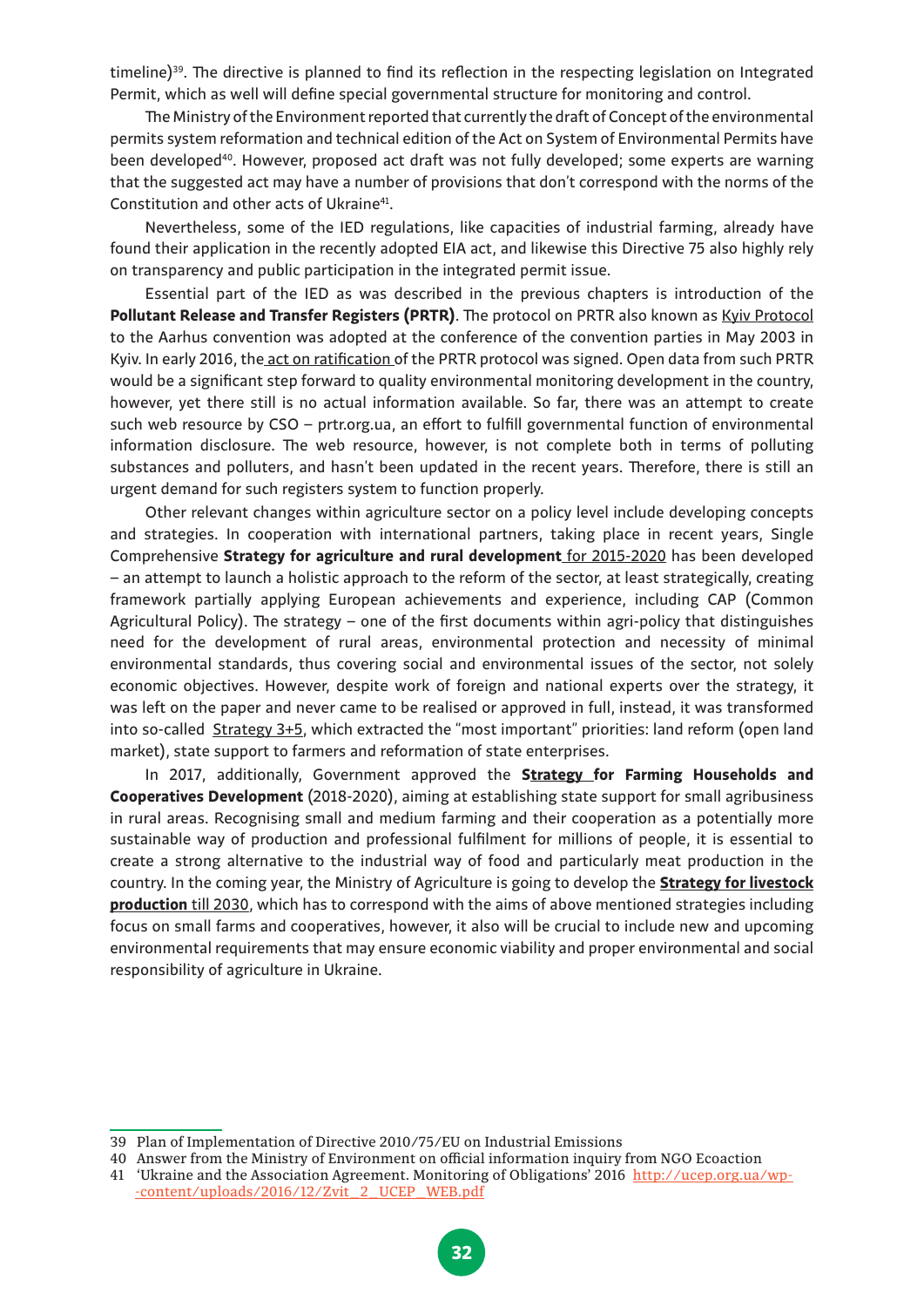## 7. Conclusions and recommendations

oming out from above mentioned, there are several conclusions and recommendations<br>
for Ukrainian authorities and other stakeholders that should lead to better environmental<br>
performance and control not only of industrial f for Ukrainian authorities and other stakeholders that should lead to better environmental performance and control not only of industrial farms but in many cases of all polluters. Following these points, Ukraine may step forward towards bigger transparency, better the legislation and adequate space for public participation in environmental decision making.

### 1/ Faster EU approximation

The government should respect international obligations of Ukraine and follow the set up schedule of transposition of the EU legislative framework. Stronger protection of environment has positive effects also on economy. Clear requirements and progressive regulation stimulates business and attracts responsible entrepreneurs.

However, the approximation process in Ukraine faces many complications that have to be challenged as soon as possible. One of the problems is that the EU legislation and connected directives might have too vague and free interpretation in a national context; also, there are basically no formal consequences for failing of the approximation process. In the Agreement there is nothing about membership of Ukraine in the EU, thus compliance of the directives requirements is basically voluntary for Ukrainian party and there are no controlling mechanisms like those used for the EU Member States.

Progress with implementation (transposition) of EU directives into Ukrainian legislation highly depends on existence of supporting projects and their coalitions with CSOs *(there was a relative success with EIA and Water directive caused by work of the handful of CSOs who worked with respected experts from EU supported projects, whilst ministries having struggles reaching agreements);* additionally, current technical, material and human resources capacity is too low to make changes actually happen timely and efficient (e.g. outdated or total absence of facilities that could conduct modern analysis and monitoring etc.). Another problem is enormous pressure coming from big businesses and related interested parties, which don't want to change existing and convenient system for their business flourish. In general, there is rather a hostile attitude to changes as a number of stakeholders groups are considering such reformations as additional bureaucratic and material burden, rather than a chance for better governance establishment.

All these facts represent serious threats for the successful and effective process of Ukrainian legislation approximation to the EU. Therefore, there should be also political pressure from the EU and international partners for transparent and timely legislation reforms, with further support of technical realisation of written norms and standards as it doesn't seem feasible to establish proper environmental governance systems with currently available material base.

### 2/ Adaptation of BREFs

Ukraine should as soon as possible translate and adapt BREFs for the most polluting industries, including livestock production and farming. Responsible governmental body and system of documents official approval have to be clearly defined. Although the EU directives are not fully transposed so far, the permitting authorities, as well as stakeholders of the decision-making process, could start referring to BREFs existing in the official language.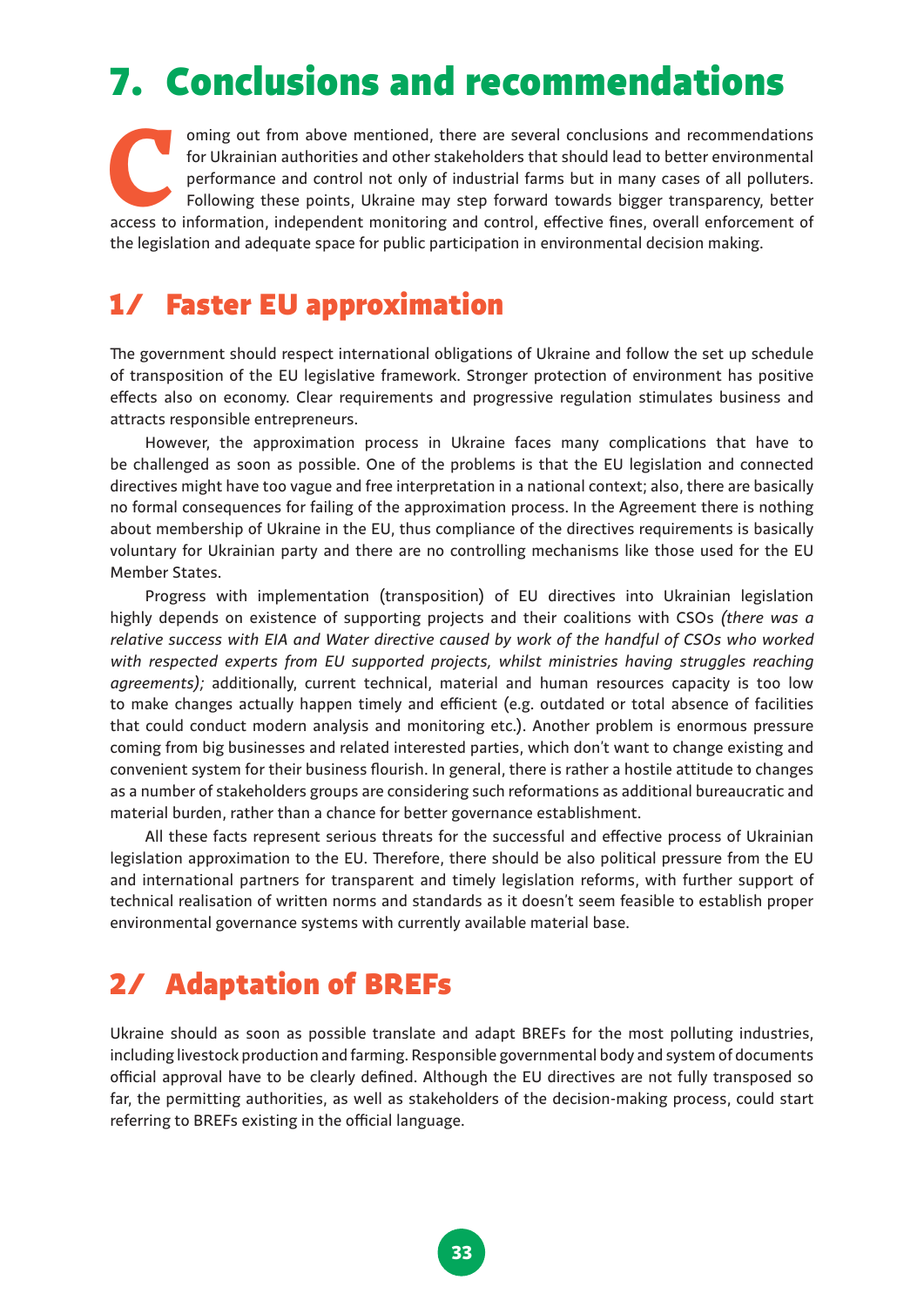### 3/ Functional State Inspection

The Environmental Inspectorate has to be independent again. It should be excluded from the authority of the Regions and made belonging to the Ministry of Environment, as in all EU countries. Regions are often under the political, financial and informal influence of the large business, and operation of the Inspectorate is heavily paralysed.

### 4/ Publishing information online

Recently launched online database for EIA procedures is a good step forward and an example that should be followed, so all interested stakeholders have easy access to information, the public can timely and effectively participate in decision making, and the process is generally more transparent. Upcoming geoportal on water resources will accumulate data of water monitoring in coming years. Later, similar systems for integrated permitting should be developed too, altogether with proper PRTR register of Ukraine, which will be regularly updated with actual data from wide monitoring network.

### 5/ Enforcing collaboration between responsible governmental structures

As the EU Directives are aimed to solve complex issues, thus, there is a necessity for better intersectoral cooperation between all connected institutions (governmental, local councils, CSO´s, financial institutions, etc.), working together on holistic approaches and decisions. Insufficient institutional communication and collaboration significantly inhibit also the approximation process.

### 6/ Support of local and ecological farming & environmental education

There should be a stronger public support for ecological farming and local agricultural cooperatives, which has to be followed by broader public education about environmental and social consequences of industrial farming. Public support for local and ecological farming should also make the production of those farms more accessible for the consumers. Similarly, there should be systematic outreach campaigns and educational programs for authorities, executives, business, CSOs and other stakeholders.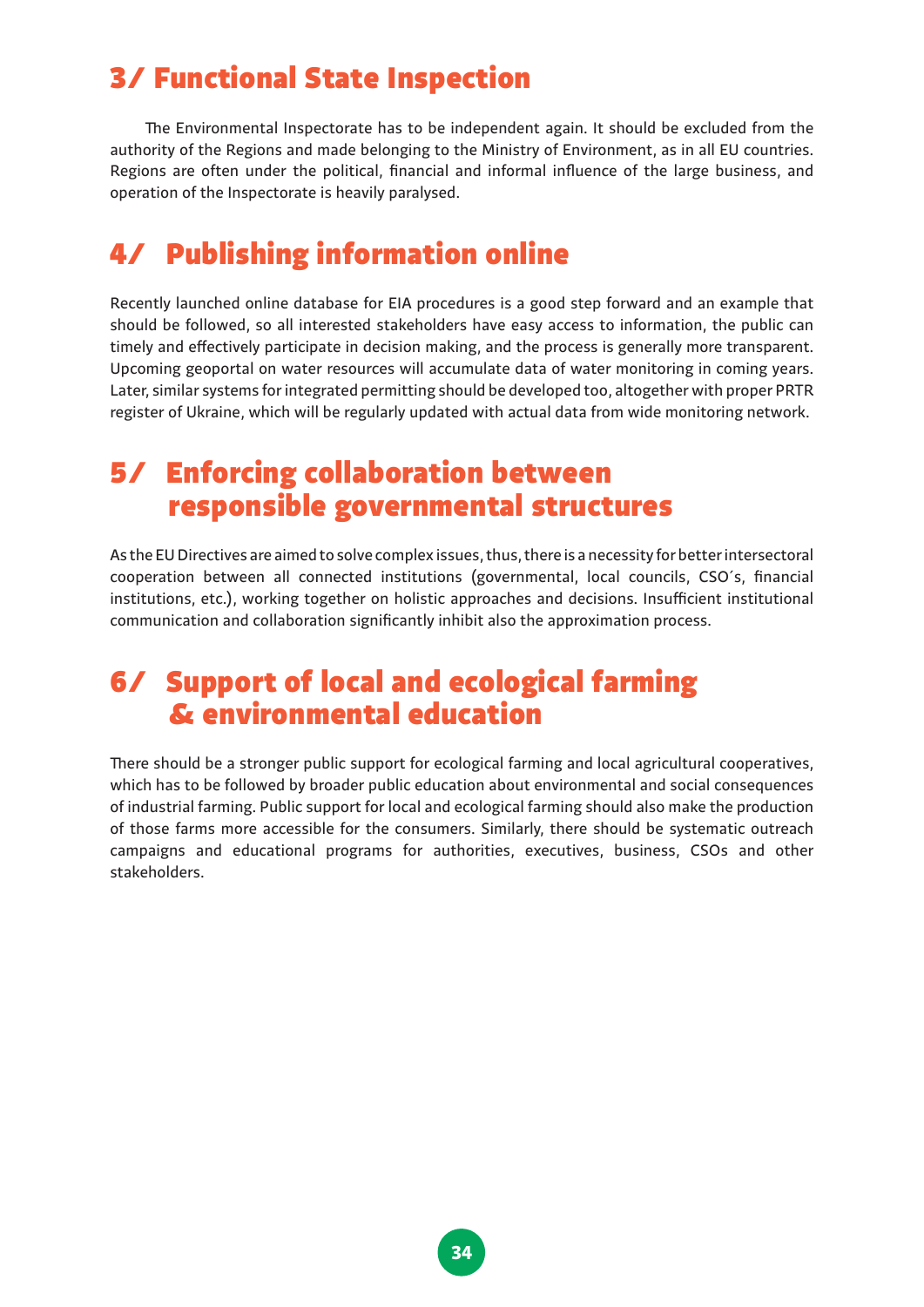## 8. Main sources of information

### List of directives and important information sources:

Summary and guidepost on information sources on the IPPC Directive − http://ec.europa.eu/ environment/archives/air/stationary/ippc/general\_guidance.htm

Directive on Industrial Emissions − http://eur-lex.europa.eu/legal-content/EN/ TXT/?uri=celex:32010L0075

Summary article on Directive on Industrial Emissions − http://ec.europa.eu/environment/industry/ stationary/ied/legislation.htm

BAT Reference Documents (BREF) – http://eippcb.jrc.ec.europa.eu/reference/

BAT on intensive poultry and pig farming: http://eippcb.jrc.ec.europa.eu/reference/irpp.html

Decision 2017/302 on best available techniques for industrial farms - http://eur-lex.europa.eu/ legal-content/EN/TXT/?uri=uriserv:OJ.L\_.2017.043.01.0231.01.ENG&toc=OJ:L:2017:043:FULL

European Pollutant Release and Transfer Register (E-PRTR) − http://prtr.ec.europa.eu/

Ukrainian PRTR – http://prtr.org.ua

Fact Sheet of the Nitrates Directive − http://ec.europa.eu/environment/pubs/pdf/factsheets/ nitrates.pdf

Water Framework Directive − http://eur-lex.europa.eu/legal-content/EN/ TXT/?uri=CELEX:02000L0060-20141120

Summary of Water Framework Directive and guidepost − http://ec.europa.eu/environment/water/ water-framework/index\_en.html

12 Water Notes − http://ec.europa.eu/environment/water/participation/notes\_en.htm

Directive on the reduction of national emissions of certain atmospheric pollutants – http://eur-lex.europa.eu/legal-content/EN/TXT/?uri=uriserv:OJ.L\_.2016.344.01.0001.01. ENG&toc=OJ:L:2016:344:TOC